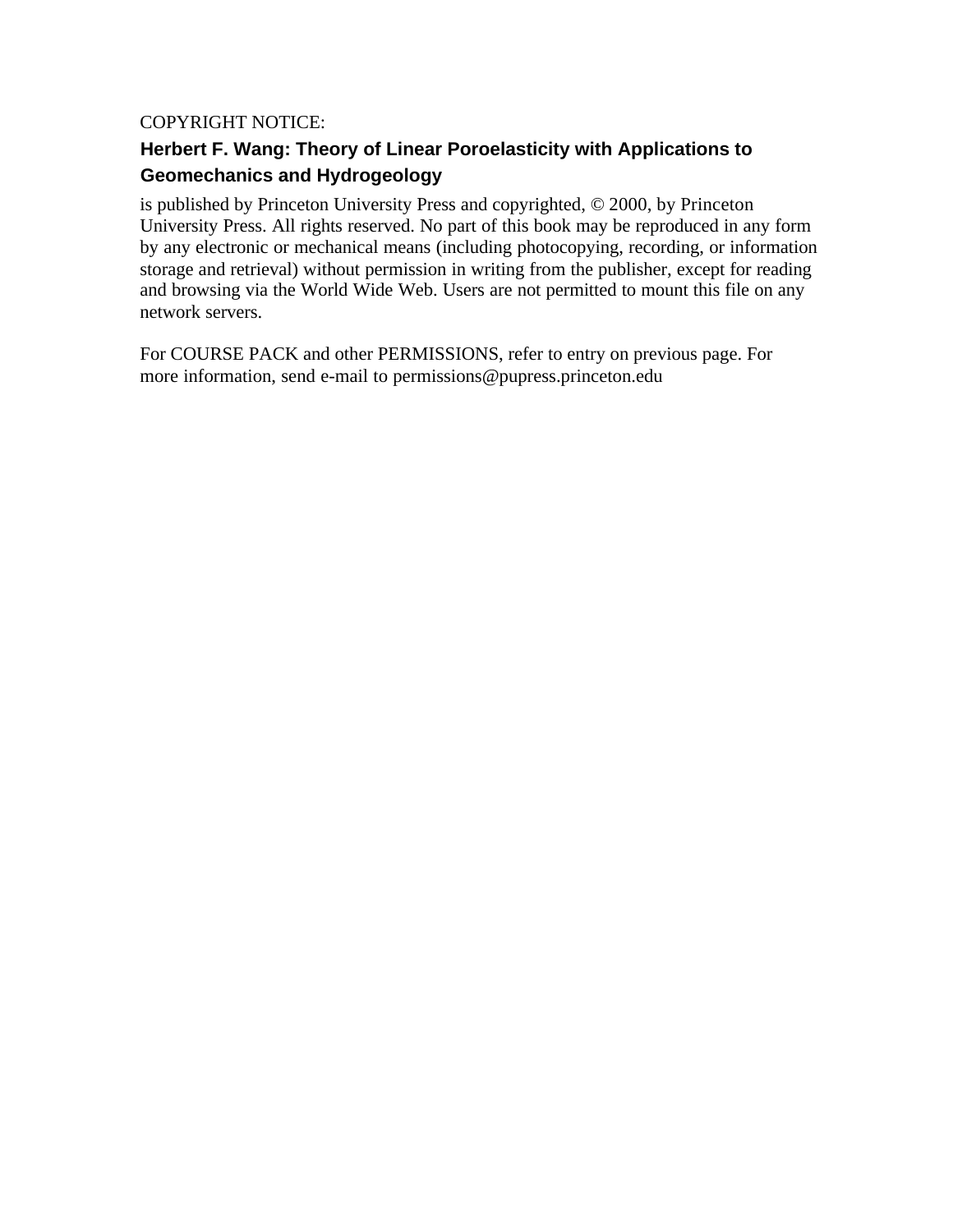# Introduction

#### **1.0 CHAPTER OVERVIEW**

The purpose of this book is to quantify, in the simplest linear approximation, how fluid extraction or injection produces stress changes in isotropic, fluidsaturated rock formations; and conversely, how loads applied to an aquifer by engineered structures, atmospheric pressure, earth and ocean tides, tectonic activity, or reservoir lake level changes produce water-level changes in wells. This coupling between changes in stress and changes in fluid pressure forms the subject of poroelasticity. Literal clues to poroelastic phenomena appear in metaphors such as "stressing an aquifer" in reference to pumping a well or "strain meter" in reference to a water well on a fault.

The term poroelasticity was first coined by J. Geertsma as a footnote in his 1966 paper entitled "Problems of rock mechanics in petroleum production engineering." Geertsma's footnote refers specifically to "Biot's work on the theory of the elasticity and viscoelasticity of fluid-saturated porous solids" as "typical of the macroscopic stress-strain relations to be encountered." Geertsma explicitly pointed out that "the mathematical description of the macroscopic theory of poroelasticity is similar to that used in the theory of thermoelasticity." This chapter provides a historical perspective on how the disciplines of geomechanics, hydrogeology, and petroleum engineering contributed to our present understanding of coupled fluid and mechanical behavior.

This chapter previews the constitutive equations of poroelasticity for the case of an isotropic applied stress field. It examines the physical significance of material coefficients such as drained compressibility, poroelastic expansion coefficient, specific storage coefficient, and Skempton's coefficient. The chapter concludes with a description of the analogy between poroelasticity and thermoelasticity.

### **1.1 HISTORICAL EXAMPLES**

Poroelastic behavior can explain an initially unexpected connection between a causal event and its subsequent effect. What follows is a variety of historical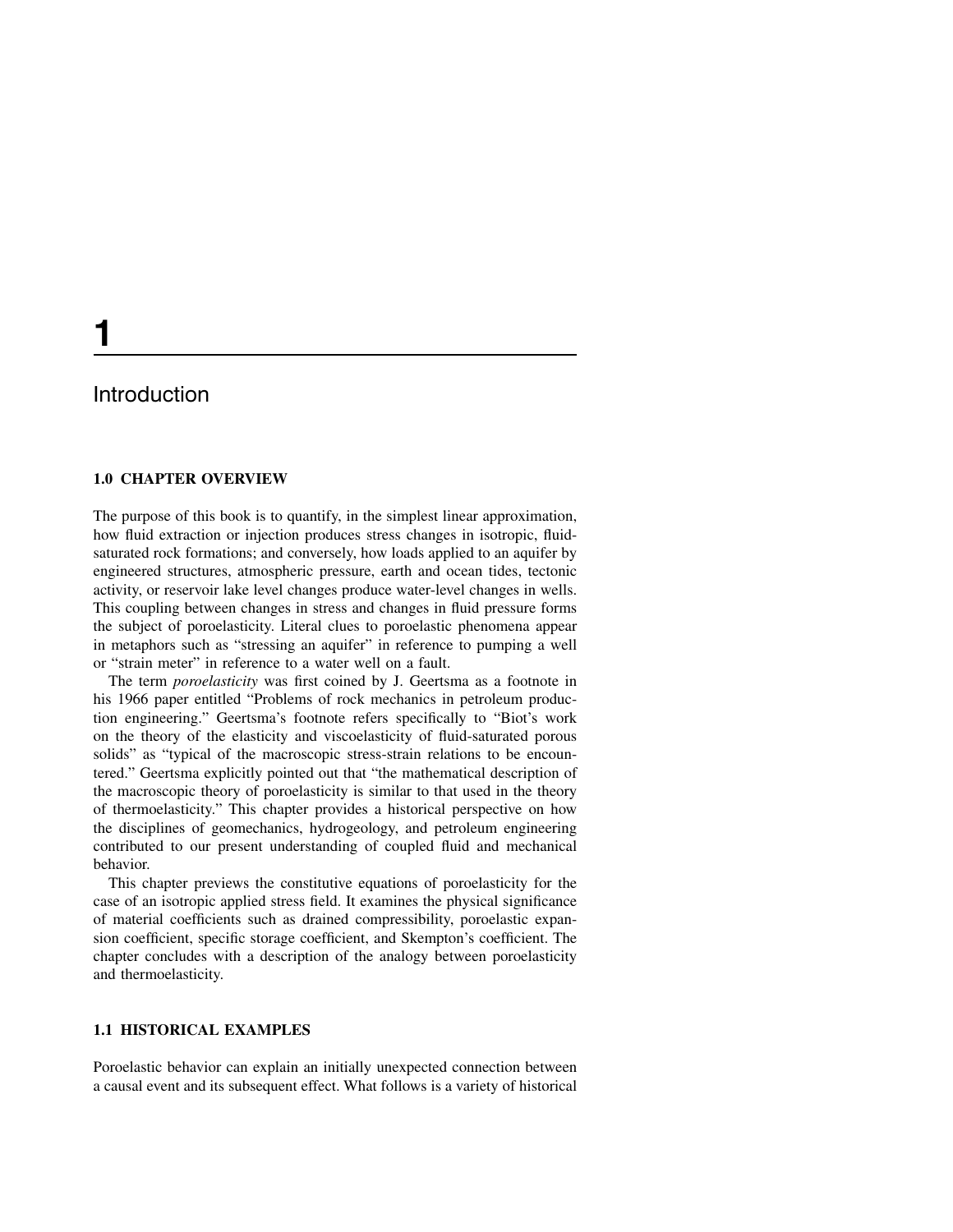examples of poroelastic phenomena:

- Water Levels in Wells Correlate with Ocean Tides. Pliny the Elder stated in A.D. 77 that near the temple of Hercules in Cadiz "there is a closed source similar to a well which occasionally rises and falls with the ocean, but at other times does the opposite" (Melchior, 1983, p. 2).
- Water Levels Change in Well as Trains Pass. F. H. King (1892) of the University of Wisconsin reported that water levels in a well near the train station at Whitewater, Wisconsin, went up as a train approached and went down as a train left the station. The water level fluctuation was greater for a heavy freight train than for a lighter and faster passenger train.
- Water Levels in Boardwalk Wells Fluctuate with Ocean Tides. In 1902 the United States Geological Survey (USGS) reported that water-level oscillations in wells in Atlantic City, New Jersey, were synchronous with ocean depths, because the weight of sea water at high tide compressed the underlying rock, thereby forcing pore water up the wells (Meinzer, 1928).
- Texas Claims Oil Fields That Sink into the Sea. The state of Texas claimed title to the part of the Goose Creek oil field near Galveston, Texas, that had become covered with water from Galveston Bay following oil production. The state used the argument that the submerged land belonged to the state. The counterclaim by landowners was based on a geologic study by Pratt and Johnson (1926, p. 582) showing that the subsidence could be attributed to the extraction of 100 million barrels of water, oil, and sand from the reservoir. The courts ruled against the state claim because the submergence was due to human action and not natural causes.
- Water Levels Rise in Wells Near a Pumping Well. Observers in the small fishing village of Noordbergum in northern Friesland (Netherlands) witnessed a curious rise in water levels when large pumps were turned on in nearby wells. The behavior lasted a few hours before the water levels dropped. When the large pumps were shut off, the reverse situation occurred—namely, water levels dropped farther before they recovered. Verruijt (1969) concluded that the reverse well fluctuations occurred because pumping instantly compressed the aquifer to force water up the well.
- Lake Mead Triggers Earthquakes. The completion in 1935 of Hoover Dam along the Colorado River created 100-meter-deep Lake Mead behind it. Shortly after completion, small earthquakes beneath the lake occurred as a result of a combination of factors (Roeloffs, 1988). One factor was that the additional weight of the dam and water was stressing faults to the failure point; another was that water from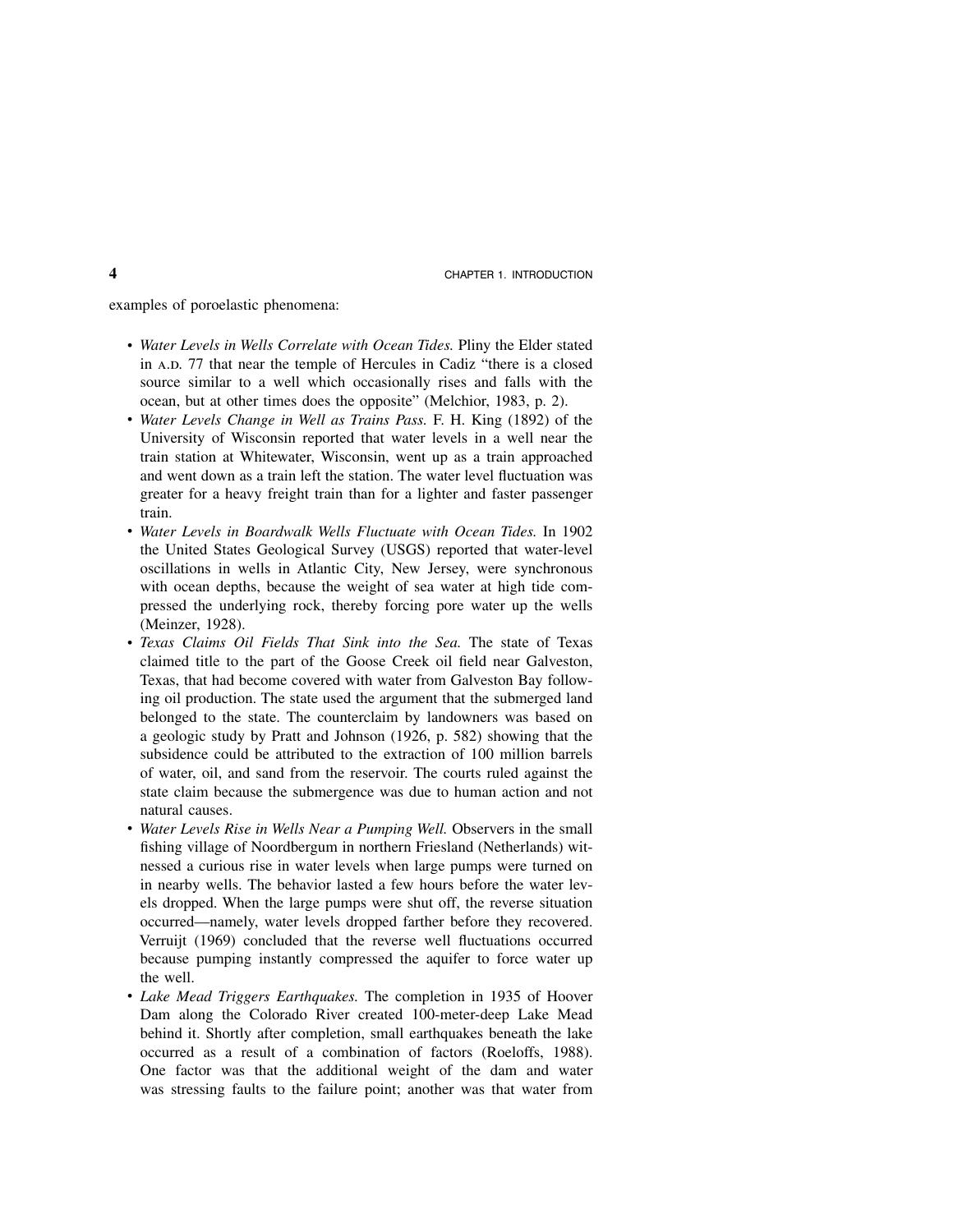the lake seeped into the fault, thereby reducing their resistance to slipping.

#### **1.2 BASIC CONCEPTS**

Two basic phenomena underlie poroelastic behavior:

- Solid-to-fluid coupling occurs when a change in applied stress produces a change in fluid pressure or fluid mass.
- Fluid-to-solid coupling occurs when a change in fluid pressure or fluid mass produces a change in the volume of the porous material.

As used here, the word solid refers to the skeletal framework of bulk, porous material. The terms *fluid pressure* and *pore pressure* are also used interchangeably. The solid-to-fluid and fluid-to-solid couplings are assumed to occur instantaneously in the quasistatic approximation in which elastic wave propagation is ignored. The simplest mathematical description of the two basic forms of coupling between solid and fluid is a set of linear constitutive equations. The equations relate strain and fluid-mass changes to stress and fluid-pressure changes. The poroelastic constitutive equations are generalizations of linear elasticity whereby the fluid pressure field is incorporated in a fashion entirely analogous to the manner in which the temperature field is incorporated in thermoelasticity (cf. Section 1.9). An increase of fluid pressure causes the medium to expand just as an increase of temperature causes it to expand.

The magnitude of the solid-to-fluid coupling depends on the compressibility of the framework of the porous material, the compressibility of the pores, the compressibility of the solid grains, the compressibility of the pore fluid, and the porosity. Negligible solid-to-fluid coupling occurs for a highly compressible fluid such as air. An example of solid-to-fluid coupling is the response of water levels in a well to the passage of nearby trains (Fig. 1.1).

Changes of fluid mass or fluid pressure in a porous material produce strains in the bulk, porous solid. A uniform change in fluid pressure throughout a porous body subjected to no external stresses or constraints (free strain case) produces a uniform strain and no poroelastic stresses. In general, consideration of boundary constraints means that the strain field is different from the free strain case, and poroelastic stresses exist within the body. An example of fluid-to-solid coupling is subsidence due to large amounts of fluid extraction from an aquifer or hydrocarbon reservoir (Fig. 1.2).

A nonuniform pore pressure distribution leads to time-dependent fluid flow according to Darcy's (1856) law. The time dependence of pore pressure pro-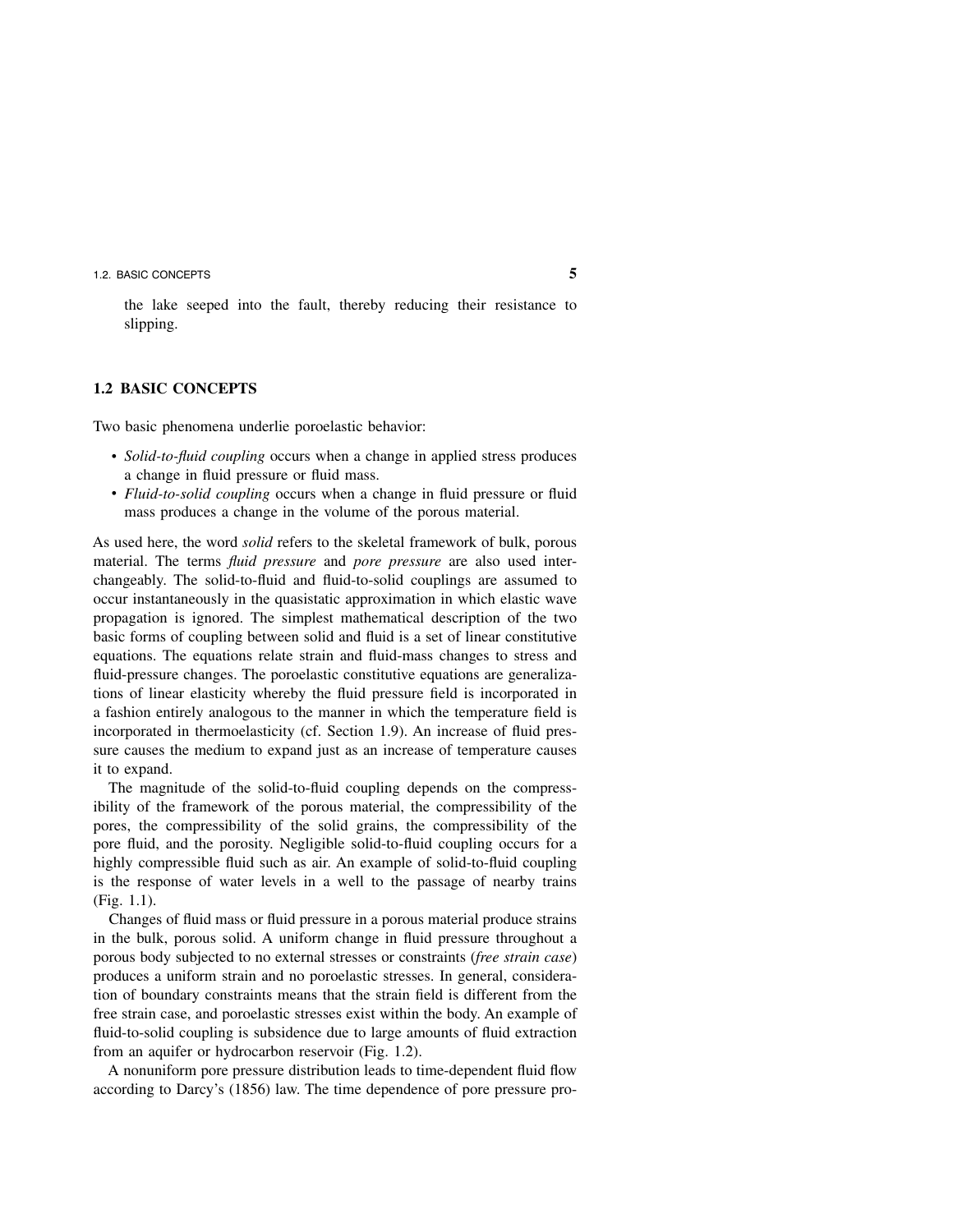

Figure 1.1: Water-level fluctuations due to a passing train. An approaching train compresses the aquifer, which quickly raises the pore pressure in the affected region. Fluid then flows away from the high-pressure region. As the train departs, the aquifer expands, thereby quickly reducing the pore pressure in the affected region. Fluid again flows in response to the pressure differences, but this time it builds up the pore pressure. The approximately equal and opposite behaviors demonstrate that the aquifer is elastic (Domenico and Schwartz, 1998, p. 65; Jacob, 1940).

duces time dependence of poroelastic stresses and strains, which in turn couple back to the pore pressure field. Quantifying these basic poroelastic concepts for application to time-dependent, coupled deformation and fluidflow problems in hydrogeology, geomechanics, and petroleum engineering is the subject of this book. If only fluid-to-solid coupling were important, the problem would be mathematically simpler because the fluid-flow problem can be solved independently of the stress field. The stress field (and hence strain and displacement fields) could then be calculated as functions of position and time once the pore pressure field has been determined as a function of position and time. This one-way coupling is called the uncoupled problem. However, when the time-dependent changes in stress feed back significantly to the pore pressure, the two-way coupling is important, and the problem is called coupled. In the mathematically analogous subject of thermoelasticity, significant heating of material from stress changes does not occur for most materials, and hence most thermoelastic analyses ignore this direction of coupling, and are uncoupled. However, applied stress changes in fluid-saturated porous materials typically produce significant changes in pore pressure, and this direction of coupling is significant.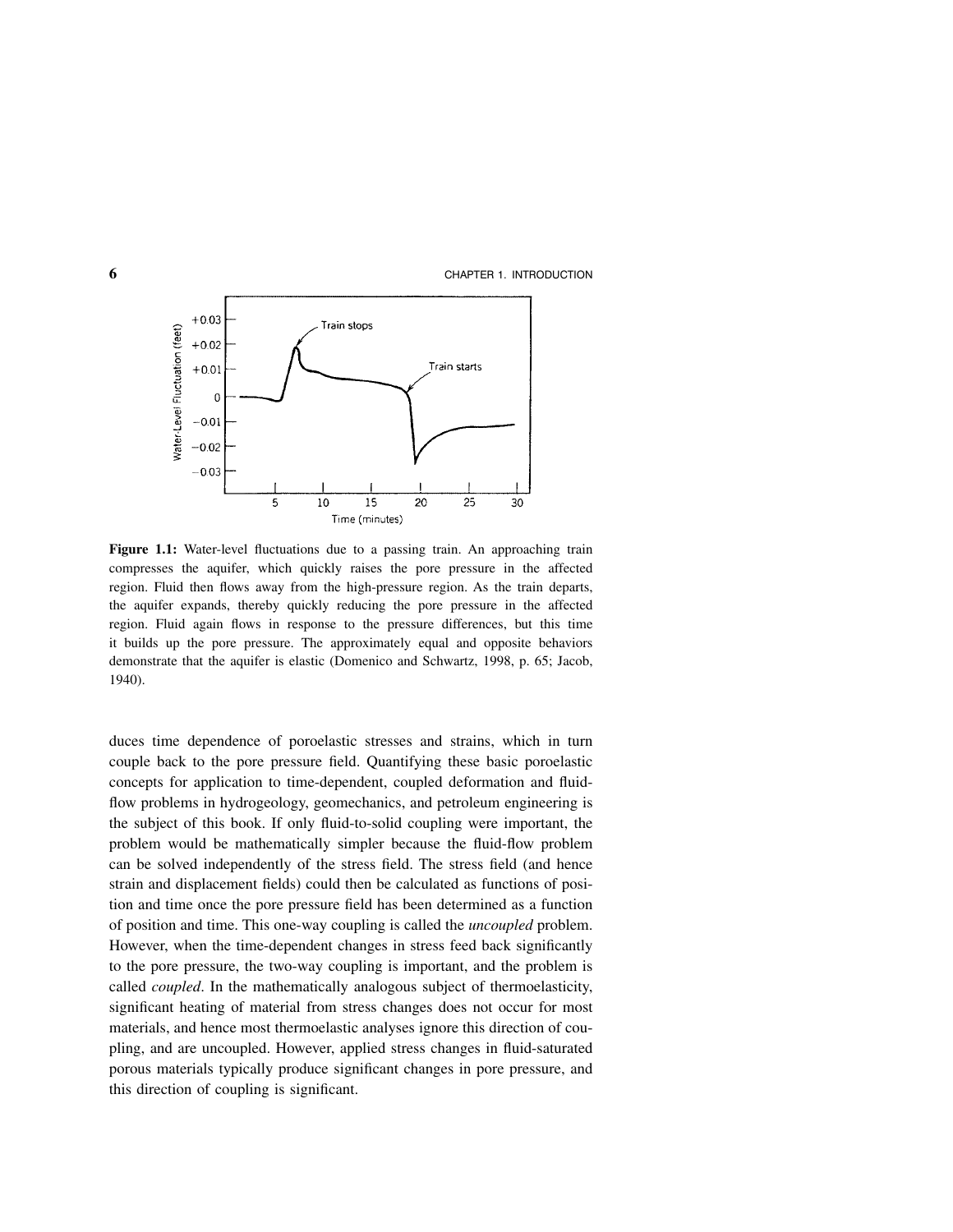

(a) Before Subsidence



## (b) After Subsidence

**Figure 1.2:** Vertical subsidence due to 100 million barrels of fluid (and sand) extracted from the Goose Creek oil field near Galveston, Texas (Pratt and Johnson, 1926, p. 582). Water-covered areas are shown in black. Subsidence is not purely elastic, as a significant amount is not recovered if fluids are reinjected.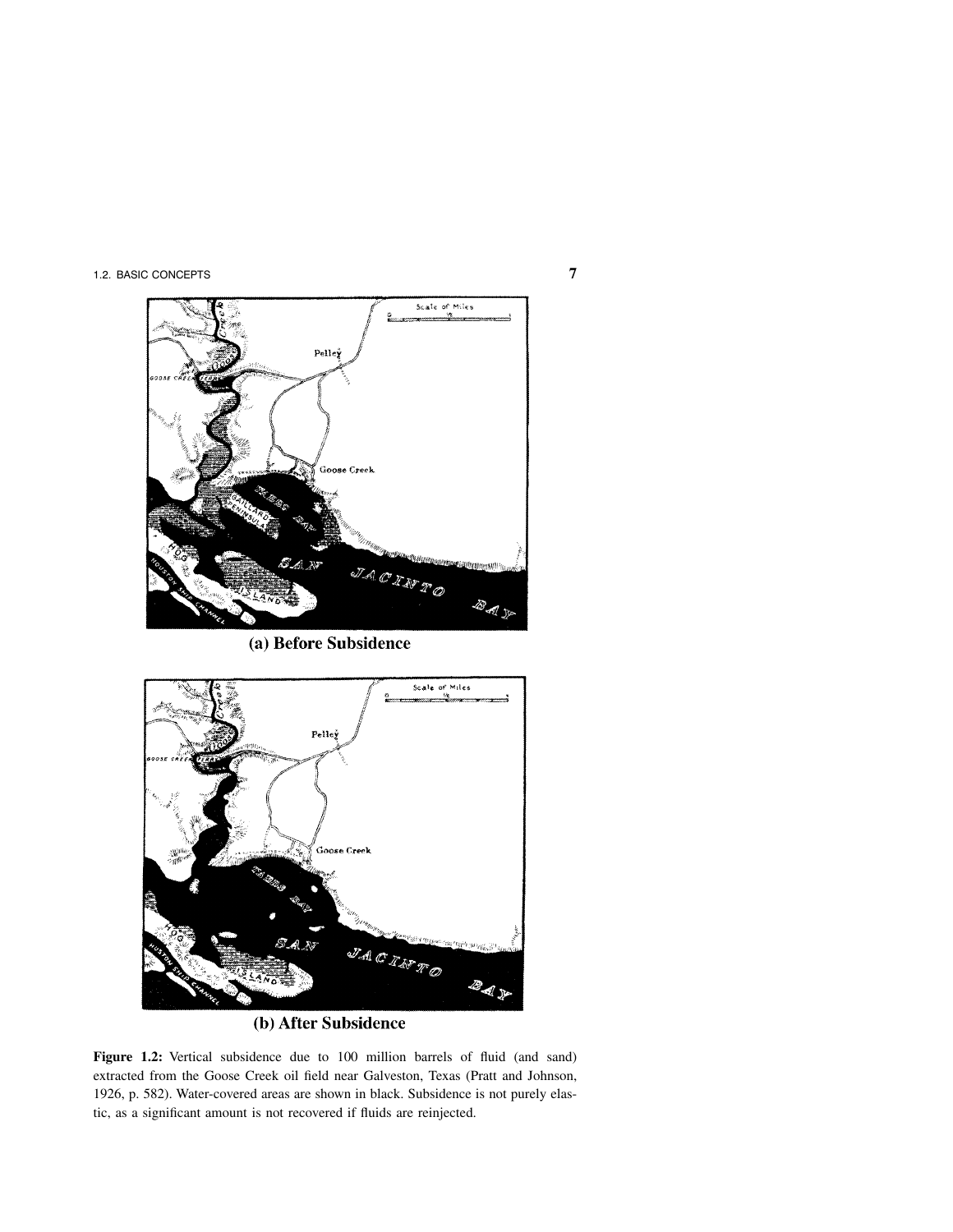#### **1.3 BRIEF HISTORY**

Important concepts of poroelasticity developed somewhat independently in geomechanics, petroleum engineering, and hydrogeology. One theme of this book is to highlight the unified description that poroelastic theory provides all three disciplines.

The scientific history of poroelastic concepts spans approximately one hundred fifty years. The early period, from the publication of Darcy's law<sup>1</sup> in 1856 to 1900, included observations of well behavior in response to various loading phenomena such as trains and tides. Increased exploitation of groundwater and hydrocarbon resources in the 1900–1930 period was the impetus for improved scientific and engineering understanding of the principles governing their occurrence and flow. Also, increased civil construction during this period became the impetus for improved understanding of the behavior of soil as a foundation material. The canonical geomechanics problem was soil consolidation, and the canonical hydrogeology problem was elastic storage in a confined aquifer. From 1930 to 1960, significant progress was made in each of the three disciplines in developing fundamental concepts, formulating or extending constitutive laws and governing equations, and obtaining analytical solutions. After 1960, more complex analytical solutions were obtained for problems in land subsidence and earthquake mechanics. Numerical solutions increased in importance as the digital computer enabled more realistic simulations of geological situations and of nonlinear and time-dependent constitutive properties.

#### **1.4 GEOMECHANICS**

Karl Terzaghi (1883–1963) sought to understand the behavior of soil as a foundation material by performing controlled laboratory experiments. The work, which led to his consolidation theory, $2$  was conducted between 1916 and 1925, when he was assigned by the Austrian Department of Foreign Affairs in Vienna to lecture at Robert University in Istanbul. He published two influential textbooks, Erdbaumechanik auf bodenphysikalischer Grundlage in 1925 and Theoretical Soil Mechanics in 1943. The key experiment from which he developed the governing Eqn. 1.1 is shown schematically in Figure 1.3. A fully saturated soil sample is confined laterally in a cylinder of

<sup>&</sup>lt;sup>1</sup> An entertaining and illuminating biographical sketch of Darcy is given by Freeze (1994).

<sup>&</sup>lt;sup>2</sup> A bitter scientific dispute developed between Terzaghi and Fillunger initially over the theory of uplift in dams and subsequently over the theory of consolidation. Fillunger committed suicide in 1937 after learning that a committee of experts would support Terzaghi's theory (Skempton, 1960; de Boer and Ehlers, 1990; de Boer, 1996; de Boer et al., 1996).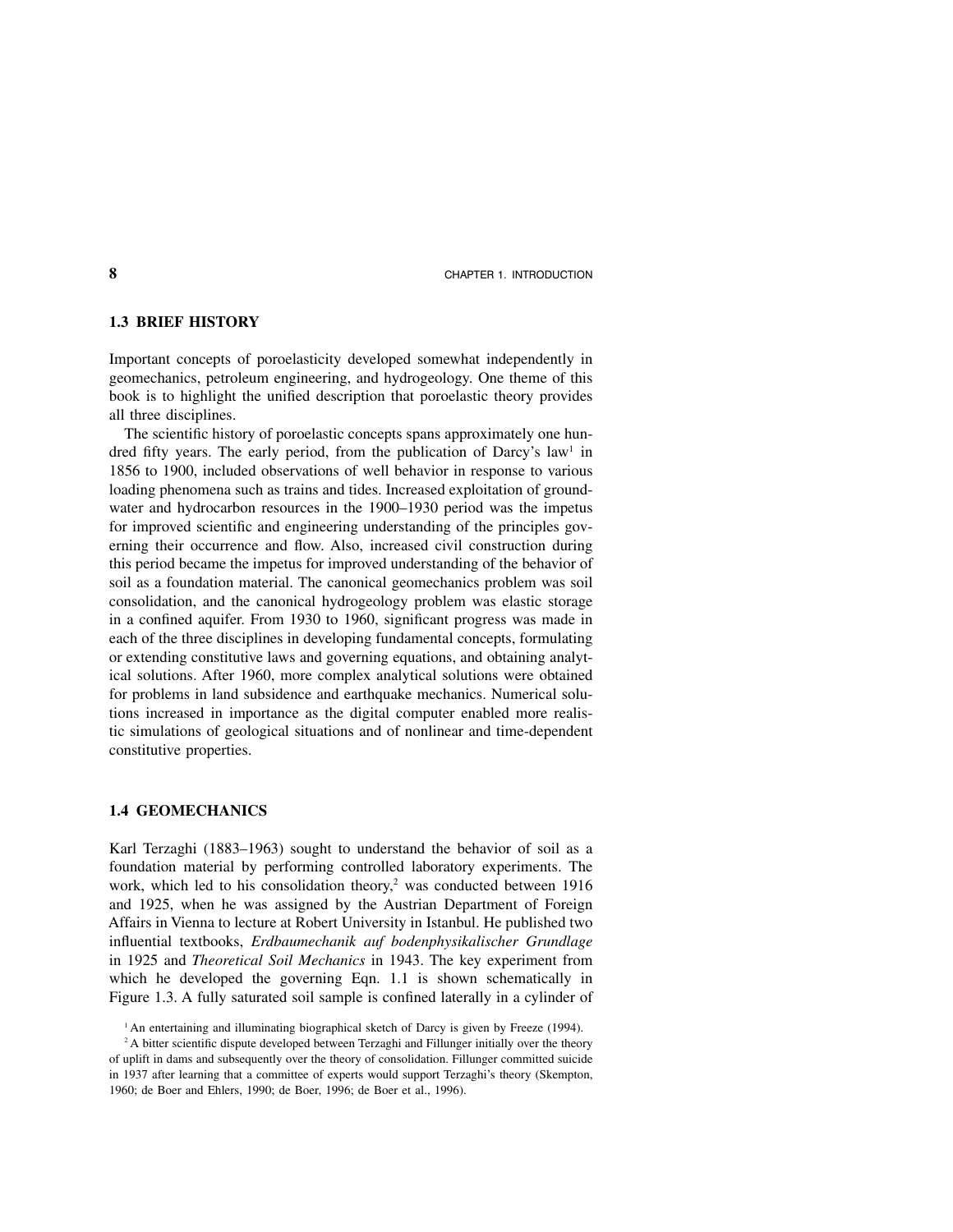

**Figure 1.3:** Schematic of uniaxially constrained soil consolidation (after Craig, 1997, p. 86). A compressive load  $-W$  is applied suddenly at time  $t = 0$  to a uniaxially confined sample of cross-sectional area A. The excess fluid pressure jumps to its undrained value  $W/A$  to support the load. Stress is transferred partially to the solid skeleton of the porous material (represented by the spring) until excess fluid pressure is again zero for long times and the load is carried entirely by the solid framework.

cross-sectional area A. An axial load  $-W$  is applied suddenly at  $t = 0$  and then held constant. (Tensile stresses are taken to be positive.) The water pressure throughout the sample jumps up by the amount  $p = W/A$  at  $t = 0^{+}$ . A profile of excess pressure develops within the sample as water flows out the top drain, which is maintained at atmospheric pressure. Terzaghi derived the consolidation equation for this experiment to be the diffusion equation for excess (greater than hydrostatic) water pressure  $p$ ,

$$
\frac{\partial p}{\partial t} = c \frac{\partial^2 p}{\partial z^2} \tag{1.1}
$$

where  $c$  is a diffusivity that is known as the consolidation coefficient,  $t$  is time, and  $z$  is distance along the soil column.

As will be demonstrated in Section 6.3, Eqn. 1.1 is independent of stress, because the theory of poroelasticity leads to the special result that the pore pressure field and applied stress field are uncoupled for the boundary conditions in Terzaghi's experiment. The time evolution of the pressure profile is exactly the same as the analogous thermal conduction problem of a sudden step change (Carslaw and Jaeger, 1959, pp. 96–97), which was noted by Terzaghi.

Terzaghi is generally recognized for elucidating the important concept of effective stress, which for soils is well approximated to be the difference between the applied stress and pore pressure, because the grains are incom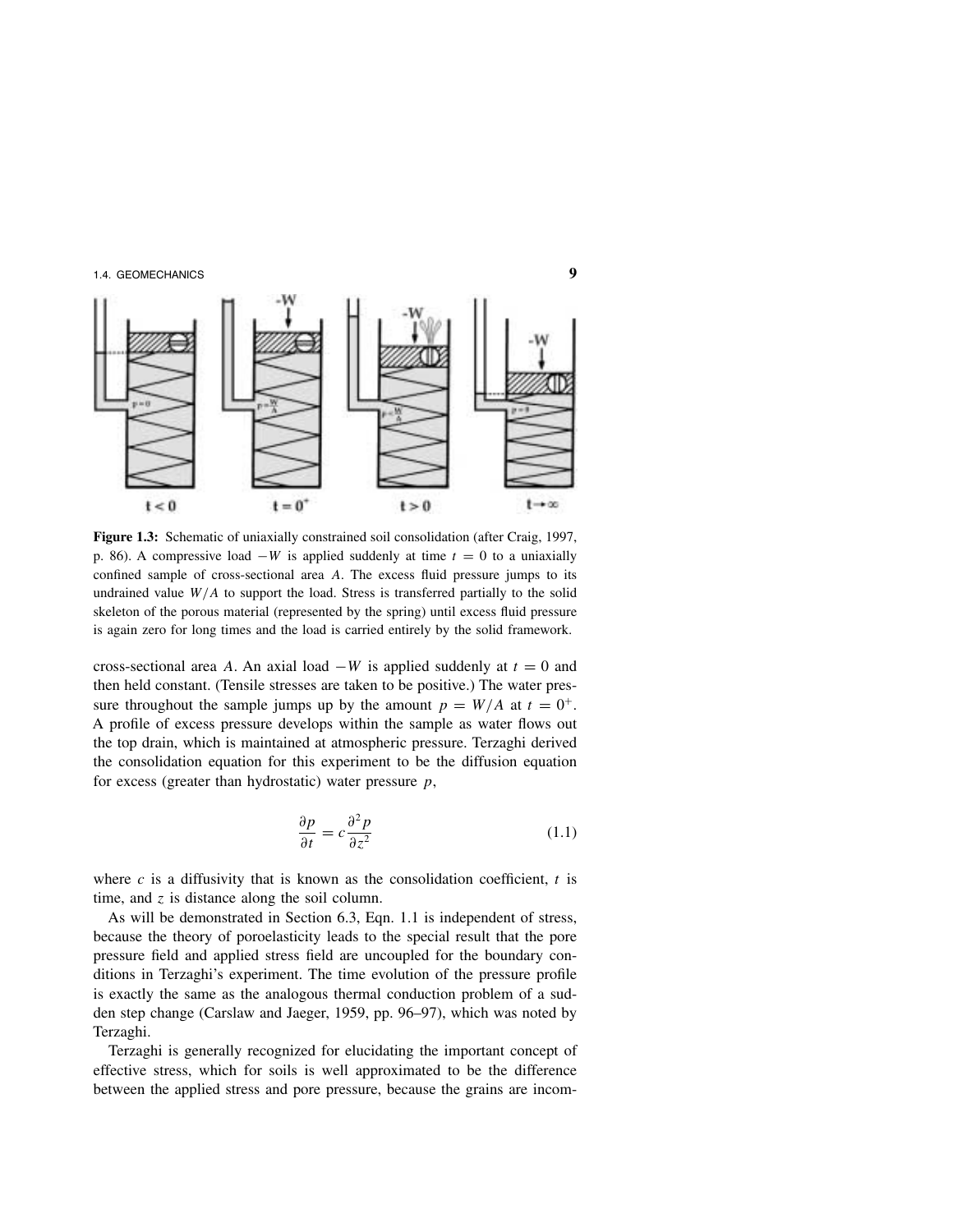pressible relative to the bulk soil. Initially, the axial load is borne entirely by the fluid, but it is shifted to the skeletal frame as the excess pore pressure dissipates. A discussion of the effective stress concept is presented in Section 2.8.

#### **1.5 HYDROGEOLOGY**

Whereas Terzaghi sought general principles in the laboratory, developments regarding the poroelastic behavior of aquifers were based primarily on field observations. The first published record of water wells responding to passing trains was made by F. H. King (1892) in Wisconsin. He noted that a heavy freight train produced a greater rise in water level than did a lighter and faster passenger train, and that a locomotive alone did not produce a noticeable effect. O. E. Meinzer, in his 1928 paper "Compressibility and elasticity of artesian aquifers," sought to resolve the puzzle of the source of the large amounts of irrigation water pumped from the Dakota sandstone. He reasoned that recharge was insufficient to produce 3000 gallons per minute for 38 years within three townships, and that the compressibility of water alone was likewise insufficient. He concluded that elastic aquifer compression occurred as a result of the decline in fluid pressure, and that the reduction in pore volume was the principal source of water released from storage. He also recognized that aquifers were elastic because well levels recovered after they were shut down. In support of his hypothesis, Meinzer cited King's work on train-induced fluctuations in water levels, the in-phase response of water well levels to ocean tides in Atlantic City, New Jersey (Fig. 1.4), and the subsidence of the Goose Creek oil field. Meinzer also explicitly referenced Terzaghi's effective stress principle to equate pressure decline to an effective stress increase. Meinzer's insight was that he recognized that aquifers were compressible and that the laboratory-derived principle of effective stress could be applied to aquifers. No equations were presented in Meinzer's 1928 paper, although he incorporated calculations for the relative amounts of water released from aquifer compression versus water expansion.

The next development in hydrogeology was Theis's nonequilibrium or transient flow solution for drawdown of a well pumped at a constant rate. Theis first conceptualized the problem in terms of heat conduction and then sought advice from a former college classmate, Clarence Lubin, a mathematics professor at the University of Cincinnati:3

The flow of ground water has many analogies to the flow of heat by conduction. We have exact analogies in ground water theory for thermal

<sup>&</sup>lt;sup>3</sup> This passage is in a letter from Theis to Clarence Lubin dated December 19, 1934 (White and Clebsch, 1994, p. 51).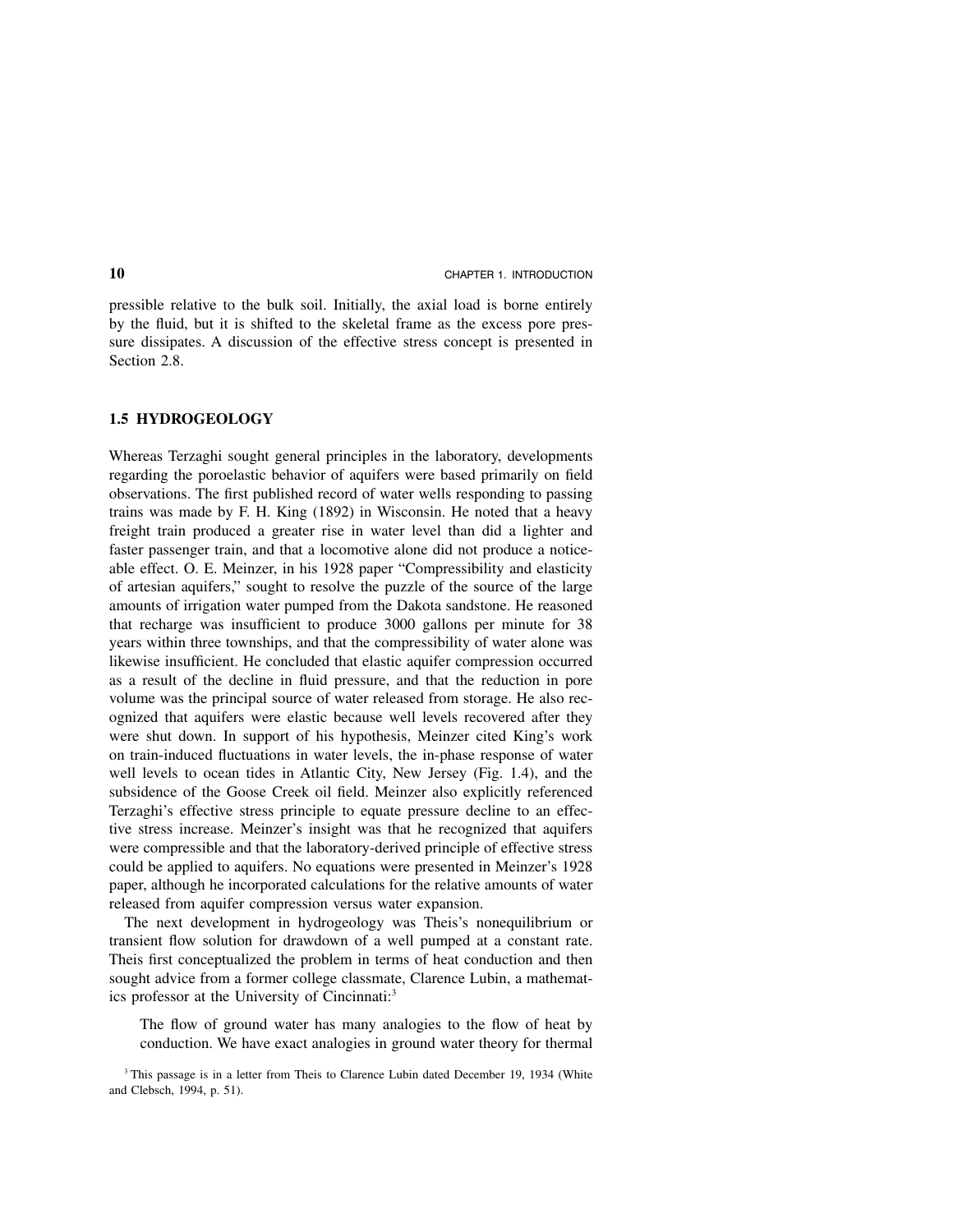

**Figure 1.4:** Ocean tides at Atlantic City. The in-phase response of well levels to ocean tides on January 22, 1926, in an 800-foot well near Longport, New Jersey, is evidence of solid-to-fluid coupling. A lag time would be evident if the well levels were responding to fluid flow (Meinzer, 1928, p. 274).

gradient, thermal conductivity, and specific heat. I think a close approach to the solution of some of our problems is probably already worked out in the theory of heat conduction. Is this problem in radial flow worked out? Given a plate of given constant thickness and with constant thermal characteristics at a uniform initial temperature to compute the temperatures throughout the plate at any time after the introduction of a sink kept at 0 temperature? And a more valuable one from our standpoint: Given the same plate under the same conditions to compute the temperatures after the introduction of a sink into which heat flows at a uniform rate? I forgot to say that the plate may be considered to have infinite areal extent.

Lubin provided Theis the solution from the 1921 edition of Carslaw's treatise on heat conduction. He declined Theis's offer to be a coauthor with the words "from the standpoint of mathematics the work is not of fundamental importance" (Freeze, 1985, p. 442). In the resulting paper, Theis (1935) stated the analogy between groundwater storage and specific heat:

In heat-conduction a specific amount of heat is lost concomitantly and instantaneously with fall in temperature. It appears probable,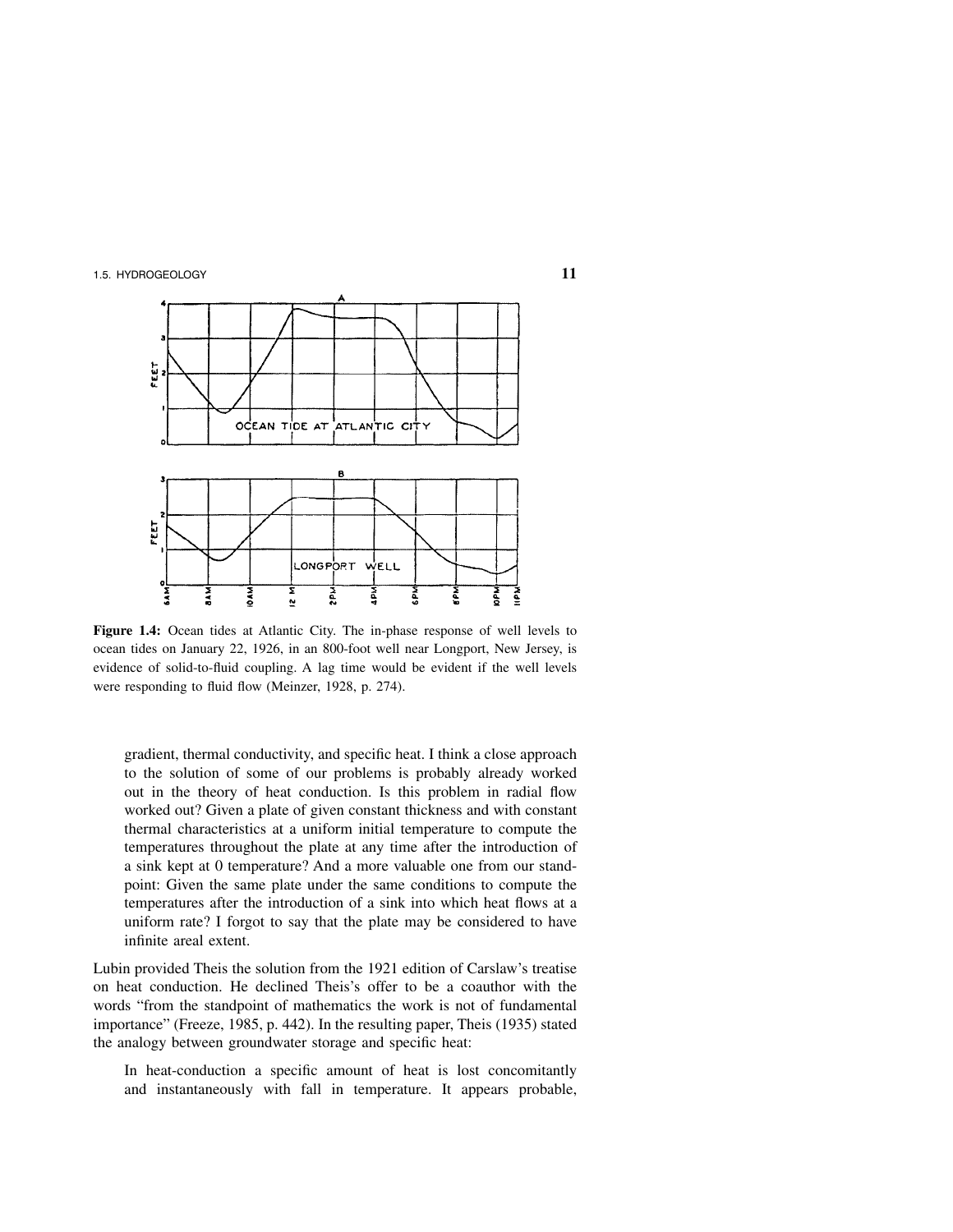analogously, that in elastic artesian<sup>4</sup> aquifers a specific amount of water is discharged instantaneously from storage as the pressure falls.

Thus, Theis recognized that confined aquifers possess a property analogous to heat capacity, which he called the *coefficient of storage* in a subsequent paper (Theis, 1938). Jacob (1940) derived the transient flow equation for a horizontal aquifer "from scratch," as he put it, rather than appeal to the heat flow analogy. Jacob translated Theis's verbal definition of coefficient of storage  $S$  into a mathematical definition:

$$
S = \frac{1}{\rho_f A} \frac{\delta M_f}{\delta h} \tag{1.2}
$$

where  $\rho_f$  is the density of water, A is the horizontal cross-sectional area of a vertical column of aquifer,  $\delta M_f$  is the change in the mass of water in a column of area A, and  $\delta h$  is the change in head. Eqn. 1.2 is a macroscopic definition, which gives no insight into the physical mechanisms behind storage capacity. Jacob, therefore, considered the micromechanics<sup>5</sup> of the release of water from aquifer compression and fluid expansion. With the assumption that the individual mineral grains are incompressible, Jacob derived the expression

$$
S = \rho_f g b \left( \frac{\phi}{K_f} + \frac{1}{K_v} \right) \tag{1.3}
$$

where g is the acceleration of gravity,  $\phi$  is the porosity, b is the aquifer thickness,  $K_f$  is the bulk modulus of water, and  $K_v$  is a modulus of compression of the aquifer. Jacob made no explicit specification of the particular modulus of compression represented by  $K_v$ ; he did not restrict it to be a vertical modulus.

Jacob (1950) later arrived at the three-dimensional governing equation, which is the usual starting point for transient fluid-flow analyses for confined aquifers,

$$
\frac{\partial h}{\partial t} = \frac{\rho_f g k}{\mu S_s} \nabla^2 h \tag{1.4}
$$

where k is the permeability,  $\mu$  is the fluid viscosity, and  $S_s$  is the standard hydrogeological specific storage (Hantush, 1960). The fluid-flow equation obtained from poroelastic theory contains an additional term associated with the time dependence of strain of the elementary volume under consideration.

<sup>&</sup>lt;sup>4</sup> The word *confined* is today generally used in place of *artesian*.

<sup>&</sup>lt;sup>5</sup> Micromechanics is the science of mechanics applied to granular materials at the grain and pore scale.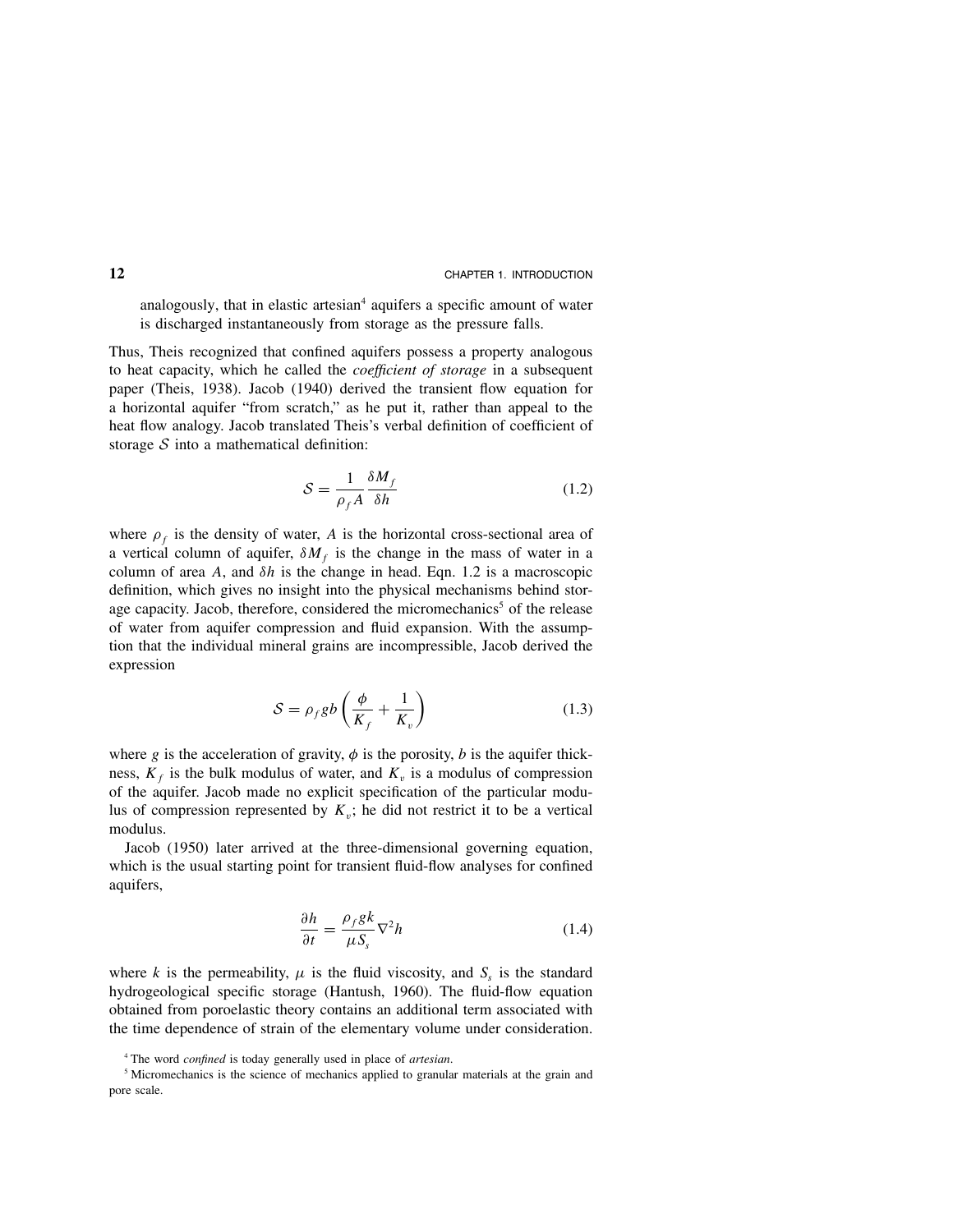This additional term was a decade-long issue in hydrogeology in the 1960s until 1969, when Verruijt showed that the most general (linear) description of aquifer behavior is obtained from Biot's theory.

#### **1.6 PETROLEUM ENGINEERING**

Muskat wrote Flow of Homogeneous Fluids through Porous Media over a period of about 5 years in the 1930s with the encouragement of his employer, Gulf Oil in Pittsburgh. His book can be viewed as a treatise on applied potential theory. Muskat systematically developed solutions to Laplace's and Poisson's equations and the diffusion equation for boundary and initial conditions relevant to problems of groundwater flow in aquifers and fluid movement in hydrocarbon reservoirs. Although he was affiliated with an oil company, his book provides a balanced coverage of literature in both hydrogeology and petroleum engineering. He included many problems he had solved personally. Muskat considered storage effects to result primarily from fluid expansion, since rocks were thought to be incompressible at reservoir depths. Fluid expansion, however, was inadequate to account for the 500 million barrels of oil extracted with a pressure decline of 375 pounds per square inch from the East Texas Oil Field in the late 1920s and early 1930s. Muskat attributed the high production to be due to drive from small pockets of highly compressible gas or to "water drive" from the peripheries of the reservoir. Jacob (1940) suggested alternatively that the high production was due to the compressibility of the Woodbine sand and clays.

Poroelastic theory was used in petroleum engineering primarily to understand subsidence, estimate hydrocarbon volumes, and predict stresses around boreholes. The subsidence of the Goose Creek oil field described by Pratt and Johnson (1926) was the first conceptual realization of the coupling between large volumes of fluid extraction and large-scale mechanical deformation. Because the problem of large groundwater withdrawals from aquifers is identical, Geertsma, who was affiliated with Shell in the Netherlands, referred in his 1966 paper to subsidence in Mexico City and the Houston-Galveston region in Texas. The groundwater subsidence literature in the 1970s (e.g., Gambolati and Freeze, 1973; Gambolati et al., 1974) used numerical techniques more heavily than the analytical techniques introduced by Geertsma and used most recently by Segall (Segall, 1992; Segall et al., 1994). Segall's work connects hydrocarbon extraction with induced seismicity.

Poroelasticity research in the 1940s and 1950s was oriented primarily toward rock mechanics. Hughes and Cooke (1953) made laboratory measurements of pore compressibilities to correct for available pore space at reservoir depths. Laboratory measurements of poroelastic parameters continue (e.g., Laurent et al., 1993; Hart and Wang, 1995). Of particular importance in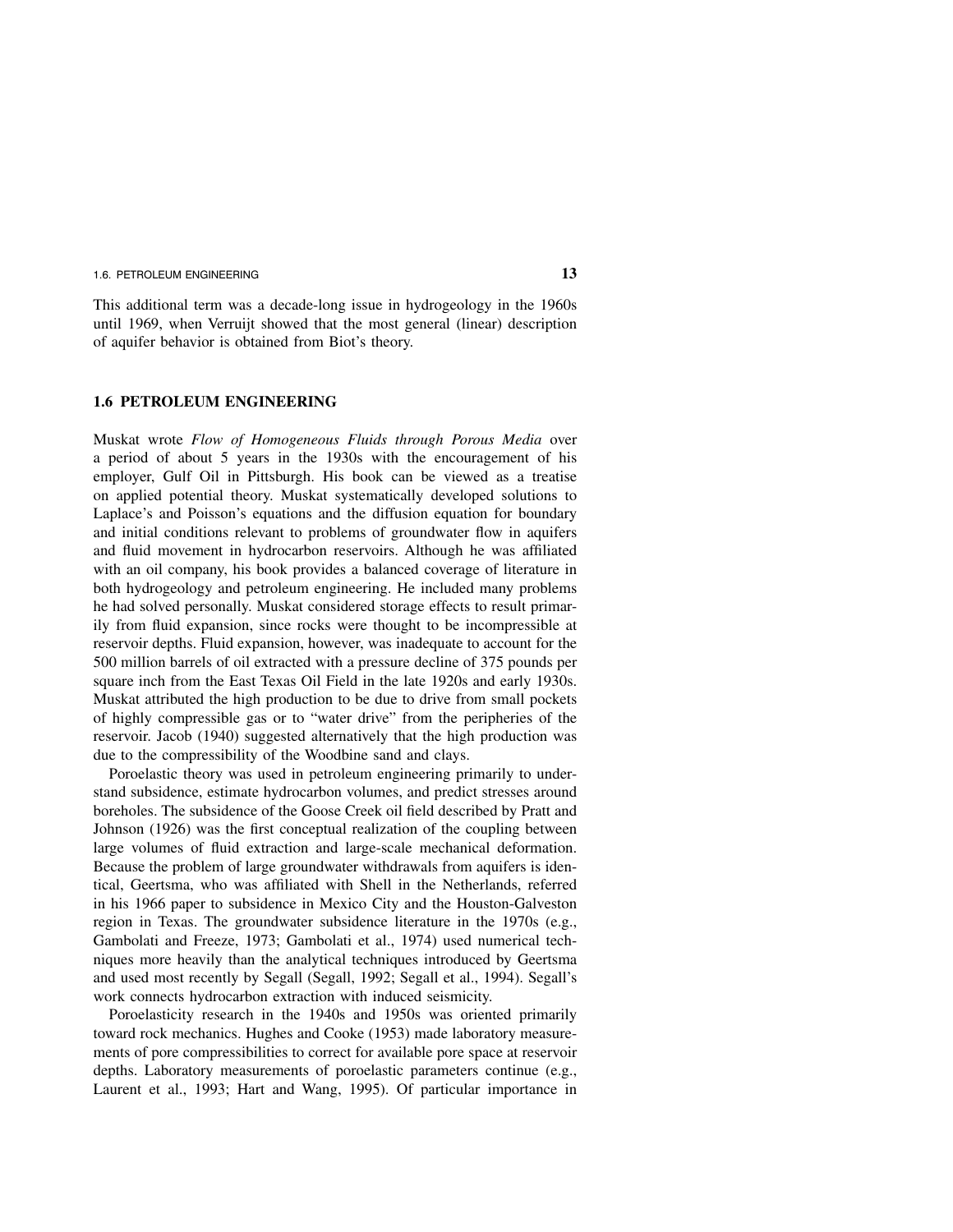petroleum engineering and geophysics is the use of hydraulic fracturing as a technique for measuring earth stresses (Hubbert and Willis, 1957; Haimson and Fairhurst, 1969; Detournay and Cheng, 1993).

### **1.7BIOT'S THEORY**

Terzaghi's mathematical treatment was based on his one-dimensional laboratory experiments. The general *three-dimensional* theory of poroelasticity<sup>6</sup> was formulated by Biot in 1941 when he was a professor of mechanics at Columbia University. It appeared in the Journal of Applied Physics with the title "General theory of three-dimensional consolidation" (Biot, 1941a). It contained the constitutive equations that are the central subject of this book. Biot subsequently extended the theory to describe wave propagation in fluidfilled porous media (Biot, 1956a, 1956b).

In his 1941 paper Biot introduced a quantity he called the variation in water content, which he defined as "the increment of water volume per unit volume of soil" (Biot, 1941a). The increment of water content is the volume of the water exchanged by flow into or out of the control volume. In other words, Biot's increment of water content is the volume of water added to storage as used in the earlier hydrogeologic work of Theis or Jacob, although Biot's work appears to be independent of theirs. Biot's variable for a generic fluid is called the *increment of fluid content*  $\zeta$ . No symbol has been used generally in the hydrogeologic literature for this quantity. Biot's (1941a) description of a hypothetical experiment in which a thin tube is used to extract water from a soil sample evokes the image of withdrawing water from a well:

... consider a sample of soil enclosed in a thin rubber bag so that the stress applied to the soil be zero. Let us drain the water from this soil through a thin tube passing through the walls of the bag. If a negative pressure  $-p_0$  is applied to the tube a certain amount of water will be sucked out. This amount is given by  $\zeta = -p_o/R$ .

A negative value of  $\zeta$  indicates the removal of water. The proportionality constant  $1/R$  is called the *specific storage coefficient at constant stress*, because it is the ratio of the change in increment of fluid content  $\zeta$  to the change in pore pressure  $p$  for a stress-free sample. The specific storage coefficient at constant stress is also called the unconstrained specific storage coefficient, or the three-dimensional specific storage coefficient.

Four poroelastic moduli, rather than the usual two moduli in standard elasticity, are necessary to relate the strains and increment of fluid content to

<sup>6</sup> Rendulic (1936) formulated a three-dimensional theory by substituting the Laplacian for the second spatial derivative in Eqn. 1.1. In three dimensions, this ad hoc generalization ignores an additional stress-coupling term.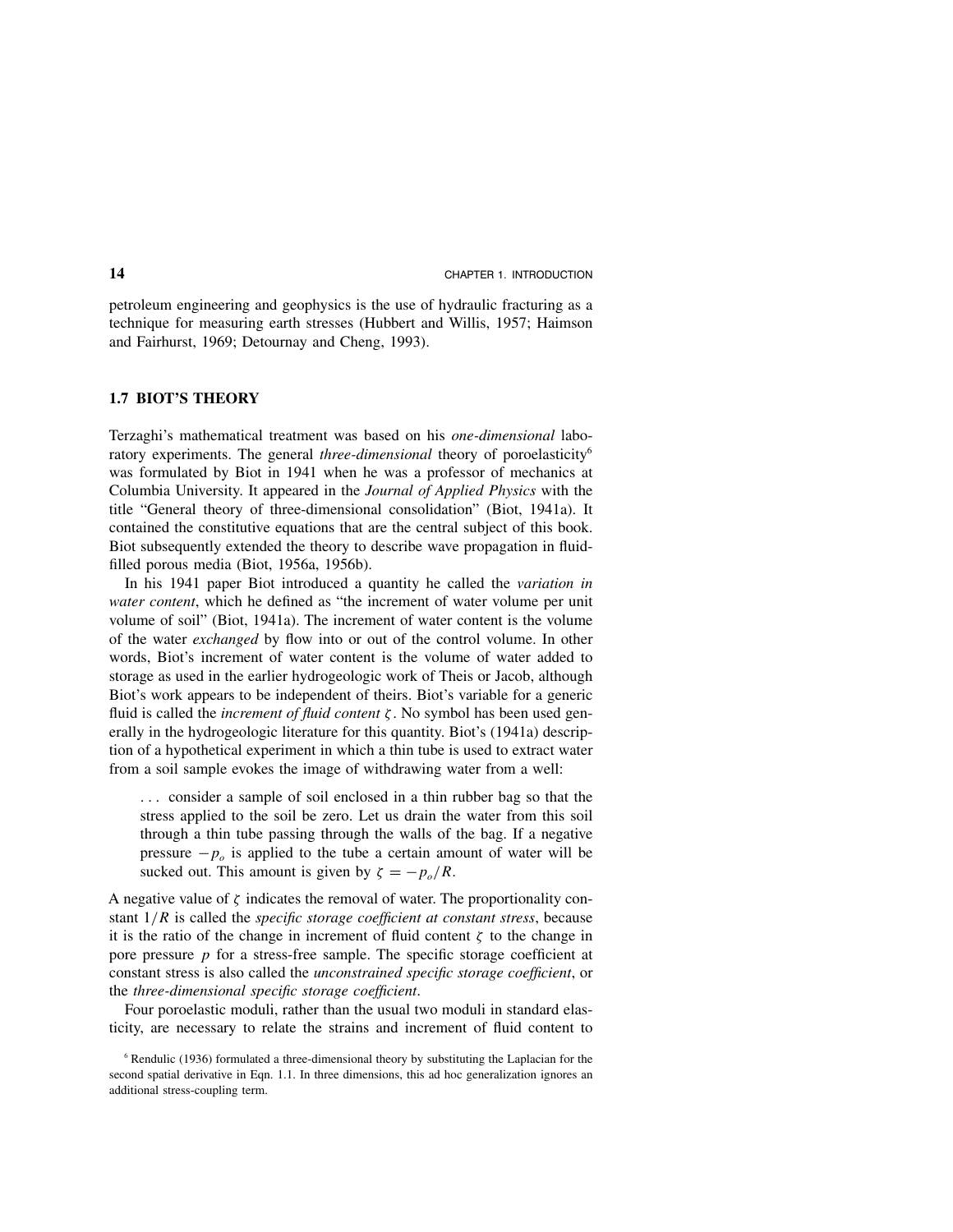Maurice Anthony Biot (1905–1985). Biot graduated with a bachelor's degree in philosophy (1927); degrees in mining engineering (1929) and electrical engineering (1930), and a D.Sc. (1931), all from Louvain University in Belgium, followed by a Ph.D. in aeronautical science (1932) from the California Institute of Technology under the supervision of Theodore von Kármán (Williams, 1983; Tolstoy, 1986; Cheng et al., 1998). Biot held academic positions at Harvard (1934–1935), Louvain (1935–1937), Columbia (1937–1946), and Brown (1946– 1952), after which he became an independent researcher and consultant. Shell Development and Cornell Aeronautical Laboratory are two affiliations Biot used in his publications.

Biot worked on both sides of the poroelasticity-thermoelasticity coin, often citing the isomorphism between the two theories. Twenty-one of his papers were collected in a volume edited by Ivan Tolstoy and published by the Acoustical Society of America (Tolstoy, 1992). All but 2 of Biot's 175 papers have been collected into a CD-ROM by Thimus et al. (1998). Biot's work was in the nineteenth-century tradition of natural philosophy and mathematical physics. These roots are acknowledged in the preface of von Kármán and Biot's (1940) textbook Mathematical Methods in Engineering in their quote from Lord Kelvin and Peter Guthrie Tait's Treatise on Natural Philosophy, Part II: "Neither seeking nor avoiding mathematical exercitations we enter into problems solely with a view to possible usefulness for physical science." Equally apt historical quotations open each chapter of the text.

stresses and pore pressure. The constant  $1/R$  is one of the two new constants. The other new constant  $1/H$  is a poroelastic expansion coefficient, which relates the volumetric strain to pore pressure changes for conditions of constant stress. To the author's knowledge, the terminology poroelastic expansion coefficient appears to be new here, as this coefficient is often called compressibility (cf. Section 3.1).

Biot showed that Terzaghi's one-dimensional consolidation problem is a special case of his theory. McNamee and Gibson (1960a, 1960b) used Biot's theory to obtain analytical solutions for consolidation of a half space due to a strip or circular load. Other important applications of Biot's theory were to subsidence (Geertsma, 1966) and hydraulic fracturing (Haimson and Fairhurst, 1969). In 1969 in a paper entitled "Elastic storage of aquifers," Verruijt recognized the general applicability of Biot's theory to aquifer behavior. Verruijt opened his paper with the statement that parallel developments occurred in soil mechanics and groundwater hydrology.

Rice and Cleary's 1976 reformulation of Biot's linear poroelastic constitutive equations has been adopted widely for geophysical problems (Wang,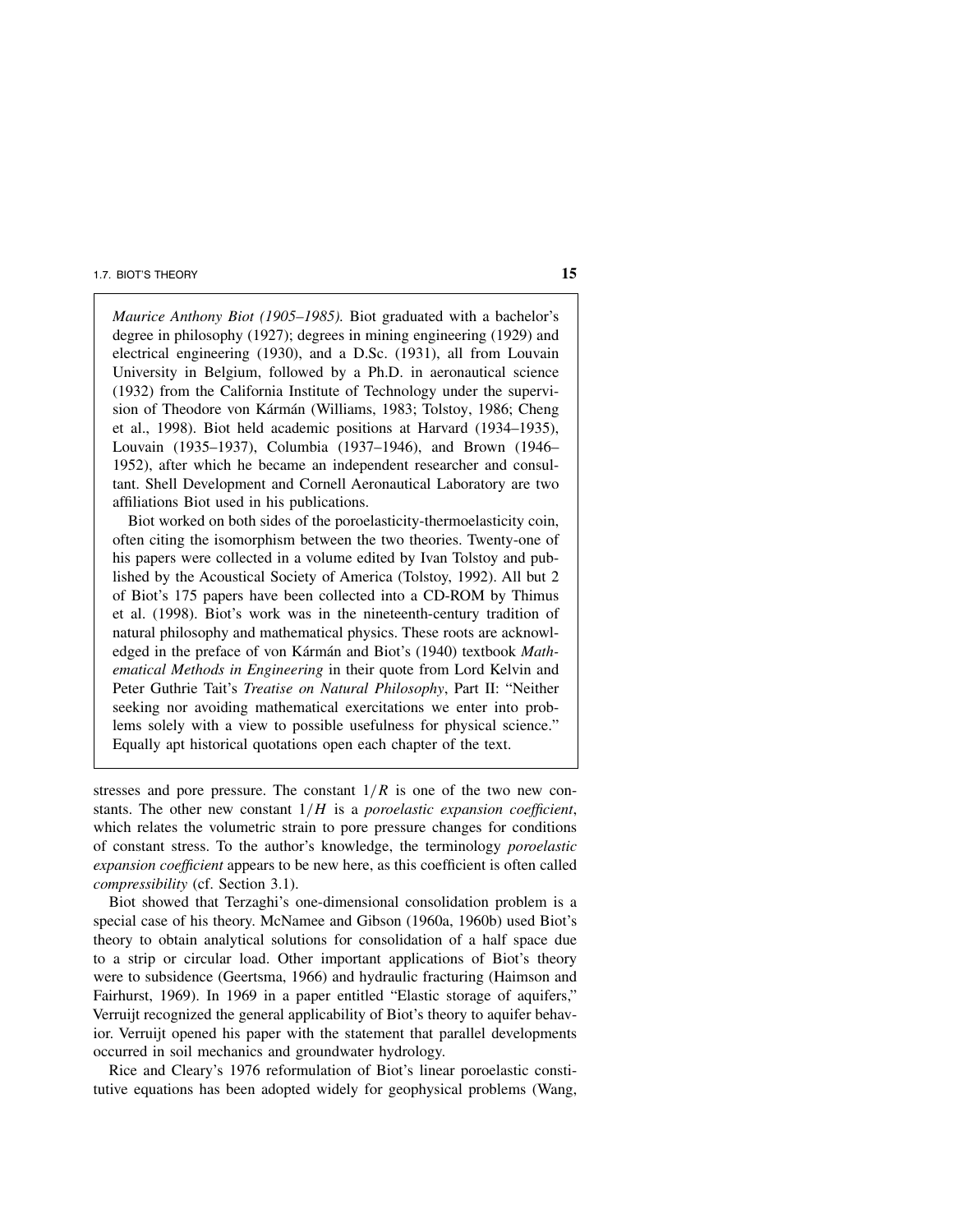Specific Storage Coefficient of a Balloon. This simple experiment to measure the specific storage coefficient  $1/R$  of a water-filled balloon (Fig. 1.7) provides observational meaning to the variables increment of fluid content and storage. A balloon is stretched over the end of a burette clamped to a meter stick and attached to a tall ring stand. The balloon and burette are filled with a volume  $V_f$  of water to an arbitrary height  $h_1$  on the meter stick and volume  $V_1$  on the burette. The volume of water in the balloon is  $V_b = V_f - V_1$ . Adding a measured volume of water  $\Delta V_f$  from a beaker raises the water height to  $h_2$  and increases the volume to  $V_2$  in the burette. If the compressibility of water and the burette are assumed to be small, the volume of water  $\Delta V_f$  is divided between the balloon and the burette:  $\Delta V_f = \Delta V_b + (V_2 - V_1)$ , where  $\Delta V_b$  is the additional volume of water in the balloon. Because the increment of fluid content is the ratio  $\Delta V_b/V_b$ ,  $\zeta = [\Delta V_f - (V_2 V_1$ ]/ $V_b$ . The increase in pressure is  $p = \rho_f g(h_2 - h_1)$ . The specific storage coefficient  $1/R$  is the ratio of  $\zeta$  to p.



**Figure 1.5:** Apparatus to measure the specific storage coefficient of a waterfilled balloon.

1993). Rice and Cleary chose constitutive parameters that emphasized the drained (constant pore pressure) and undrained (no flow) limits of long- and short-time behavior, respectively. Their perspective was from the field of applied mechanics, similar to that of Biot's, but they apparently were unaware of his much earlier contributions when they initially approached the problem. Rice and Cleary defined *fluid mass content m<sub>f</sub>* to be the fluid mass per unit reference volume (see also Biot, 1973, p. 4930). The change in fluid mass content  $\delta m_f = m_f - m_{f_o}$ , where  $m_{f_o}$  is the fluid mass content in the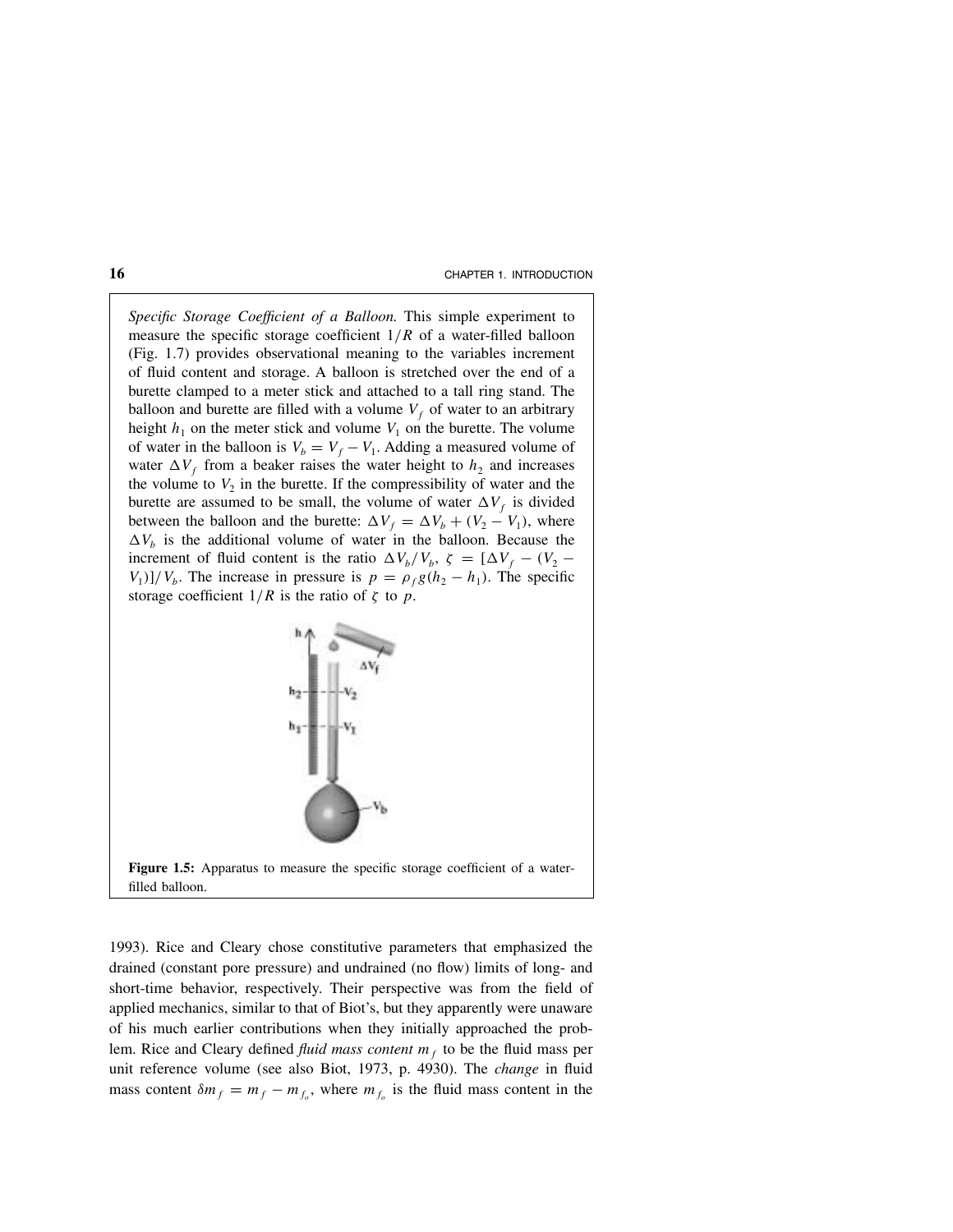reference state, is related to increment of fluid content  $\zeta$  by

$$
\zeta = \frac{\delta m_f}{\rho_{f_o}}\tag{1.5}
$$

where  $\rho_f$  is the fluid density in the reference state. Fluid mass content is a state property, whereas the increment of fluid content must be viewed in the hydrogeologic sense of volume of fluid transported into or out of storage. Jacob (1940) defined storage in terms of fluid mass (Eqn. 1.2), but an advantage to using  $\zeta$  as a primary variable is that it is dimensionless, like strain, and the constitutive equations do not have to include a density factor.

#### **1.8 PREVIEW OF CONSTITUTIVE RELATIONS**

The key concepts of Biot's 1941 poroelastic theory for an isotropic fluid-filled porous medium are contained in just two linear constitutive equations for the case of an isotropic applied stress field  $\sigma$ . In addition to  $\sigma$ , the other field quantities are the volumetric strain  $\epsilon = \delta V/V$ , where V is the bulk volume, the increment of fluid content  $\zeta$ , and the fluid pressure p. The volumetric strain  $\delta V/V$  is taken to be positive in expansion and negative in contraction. Stress  $\sigma$  is positive if tensile and negative if compressive. Increment of fluid content  $\zeta$  is positive for fluid added to the control volume and negative for fluid withdrawn from the control volume. Fluid pressure (pore pressure)  $p$ greater than atmospheric is positive. The constitutive equations express  $\epsilon$  and ζ as a linear combination of σ and p:

$$
\epsilon = a_{11}\sigma + a_{12}p \tag{1.6}
$$

$$
\zeta = a_{21}\sigma + a_{22}p \tag{1.7}
$$

Generic coefficients  $a_{ij}$  are used in Eqns. 1.6 and 1.7 to emphasize the simple form of the constitutive equations. The first constitutive equation is a statement of the observation that changes in applied stress and pore pressure produce a fractional volume change. The second constitutive equation is a statement of the observation that changes in applied stress and pore pressure require fluid be added to or removed from storage.

Poroelastic constants are defined as ratios of field variables while maintaining various constraints on the elementary control volume. The physical meaning of each coefficient in Eqns. 1.6 and 1.7 is found by taking the ratio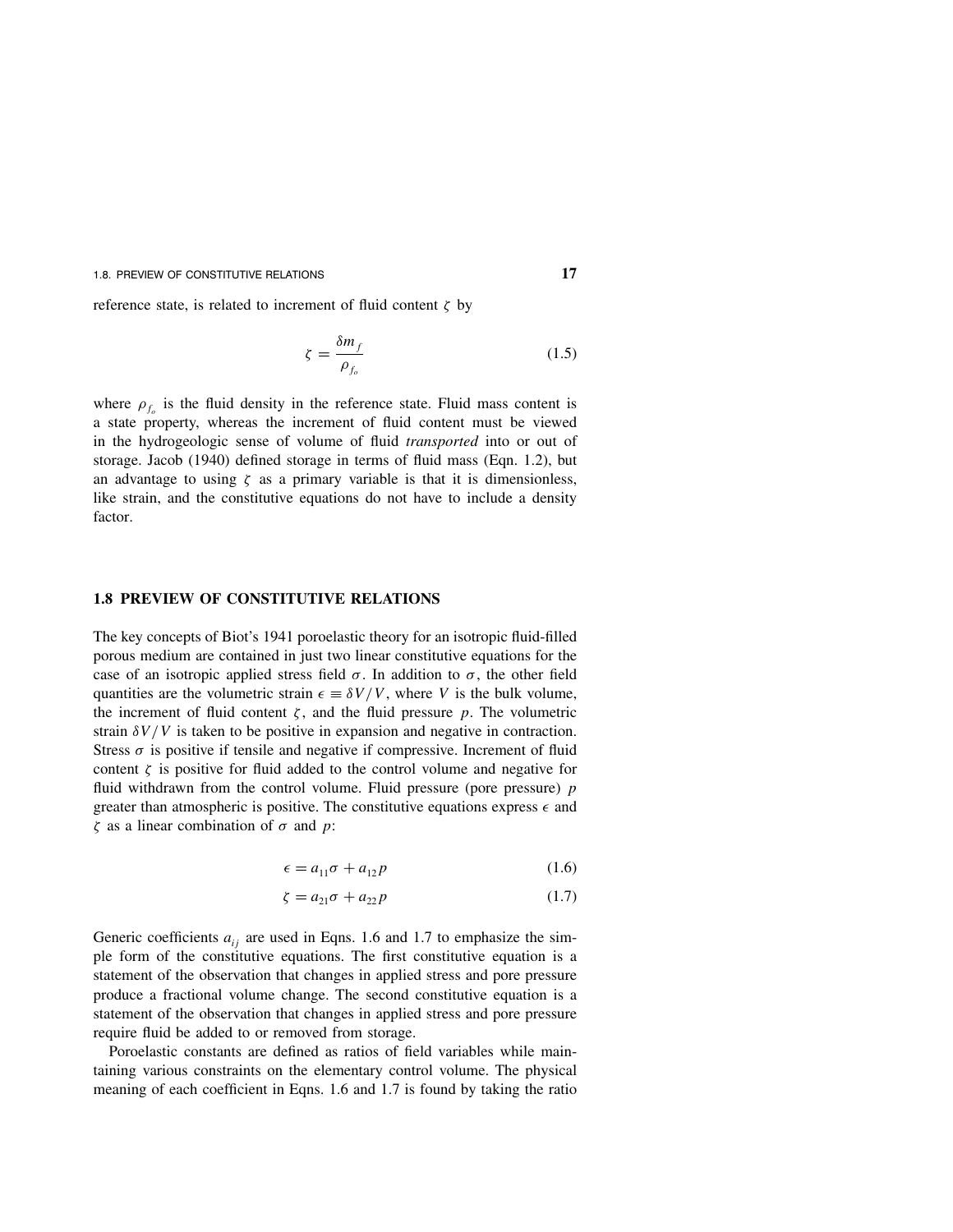of the change in a dependent variable relative to the change in an independent variable, while holding the remaining independent variable constant:

$$
a_{11} = \frac{\delta \epsilon}{\delta \sigma}\Big|_{p=0} \equiv \frac{1}{K}
$$
  
\n
$$
a_{12} = \frac{\delta \epsilon}{\delta p}\Big|_{\sigma=0} \equiv \frac{1}{H}
$$
  
\n
$$
a_{21} = \frac{\delta \zeta}{\delta \sigma}\Big|_{p=0} \equiv \frac{1}{H_1}
$$
  
\n
$$
a_{22} = \frac{\delta \zeta}{\delta p}\Big|_{\sigma=0} \equiv \frac{1}{R}
$$
\n(1.8)

The coefficient  $1/K$  is obtained by measuring the volumetric strain due to changes in applied stress while holding pore pressure constant.<sup>7</sup> The state of constant pore pressure can be imagined to be enforced by inserting a tube into the rock and connecting it to a fluid reservoir at the same pressure. This state is called a *drained condition*, which is more general than the tube being vented to atmospheric pressure. Therefore,  $1/K$  is the compressibility of the material measured under drained conditions, and  $K$  is the drained bulk modulus.

The coefficient  $1/H$  is a property not encountered in ordinary elasticity. It describes how much the bulk volume changes due to a pore pressure change while holding the applied stress constant. By analogy with thermal expansion, it is called the poroelastic expansion coefficient. Energy considerations lead to the result that the coefficient  $1/H$  is the same as  $1/H<sub>1</sub>$ , that is, the linear transformation matrix is symmetric (see box).

The coefficient  $1/R$  is a specific storage coefficient measured under conditions of constant applied stress; it is the ratio of the change in the volume of water added to storage per unit aquifer volume divided by the change in pore pressure. In this book the specific storage coefficient at constant stress is also called the *unconstrained* specific storage coefficient and is designated  $S_{\sigma}$ :

$$
S_{\sigma} \equiv \frac{1}{R} \tag{1.9}
$$

<sup>7</sup> Constitutive equations are generally written in terms of absolute quantities rather than their differentials. Each quantity is considered to be relative to a reference state. Also, the expressions  $p = 0$  and  $\delta p = 0$  are considered equivalent, so that the words *constant pore pressure* or *drained* conditions are associated with both equations.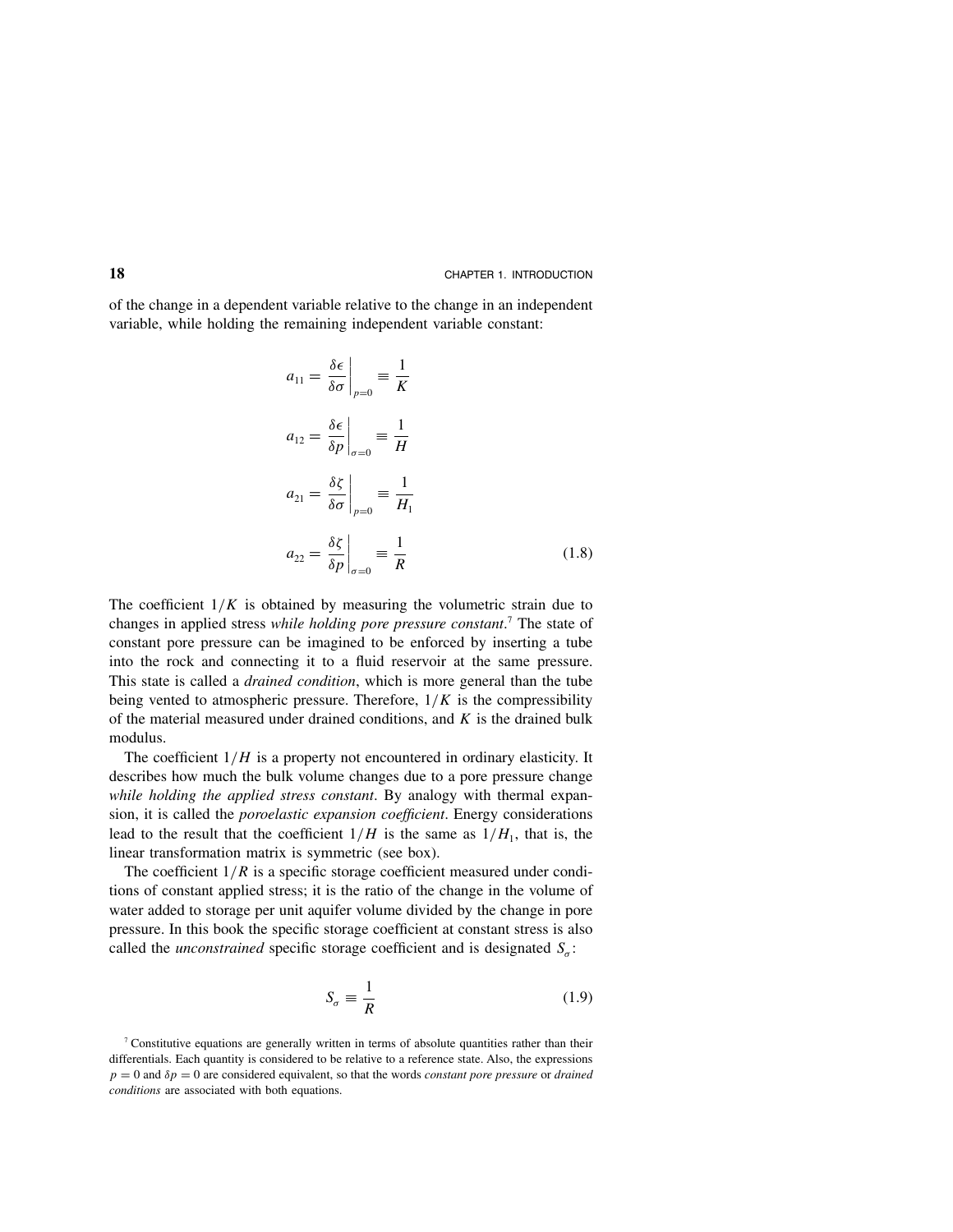Potential Energy and Reciprocity. Biot (1941a) assumed the existence of a potential energy density:

$$
U = \frac{1}{2}(\sigma \epsilon + p\zeta) \tag{1.13}
$$

The potential energy density is required to satisfy the conditions

$$
\frac{\partial U}{\partial \epsilon} = \sigma \qquad \text{and} \qquad \frac{\partial U}{\partial \zeta} = p \tag{1.14}
$$

The mixed partial derivatives  $\frac{\partial^2 U}{\partial \zeta} \frac{\partial \zeta}{\partial \zeta}$  and  $\frac{\partial^2 U}{\partial \zeta} \frac{\partial^2 U}{\partial \zeta}$  must be equal; hence,

$$
\frac{\partial \sigma}{\partial \zeta} = \frac{\partial p}{\partial \epsilon} \tag{1.15}
$$

Solving Eqns. 1.6 and 1.7 for  $\sigma$  and  $p$  gives

$$
\sigma = \frac{a_{22}}{\Delta} \epsilon - \frac{a_{12}}{\Delta} \zeta \tag{1.16}
$$

$$
p = -\frac{a_{21}}{\Delta} \epsilon + \frac{a_{11}}{\Delta} \zeta \tag{1.17}
$$

where  $\Delta = a_{11}a_{22} - a_{12}a_{21}$ . Substituting Eqns. 1.16 and 1.17 into Eqn. 1.15 leads to the result that  $a_{12} = a_{21}$ , that is

$$
\frac{1}{H} = \frac{1}{H_1}
$$
 (1.18)

Eqn. 1.18 implies that the following reciprocity relation holds: the volume of fluid expelled at constant fluid pressure due to an increase in compressive stress is the same as the unconstrained volume expansion due to an increase in pore pressure.

Biot also introduced the coefficient  $1/M$ , which is the specific storage coefficient at constant strain. It is called the constrained<sup>8</sup> specific storage coefficient and designated  $S_{\epsilon}$ . Micromechanical analysis (cf. Section 3.3) will show that the value of  $1/R$  is determined by the compressibilities of the frame, the pores, the fluid, and the solid grains. Although  $1/R$  has the same

 $8$ <sup>8</sup> The term *constrained* is used in soil mechanics (e.g., Lambe and Whitman, 1979) to mean uniaxially constrained. In this book *constrained* means three-dimensionally constrained, unless a qualifying adjective is used.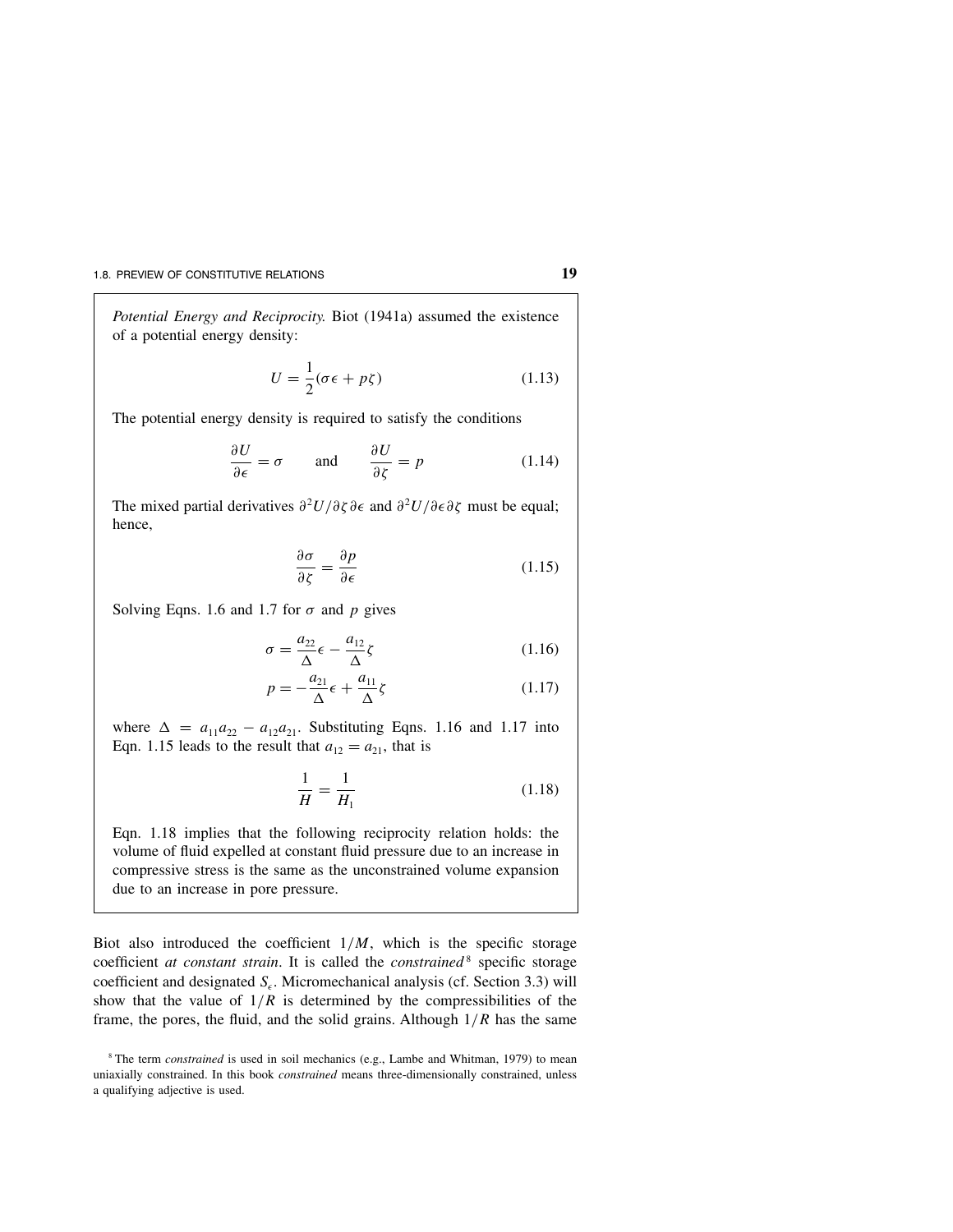units as compressibility and can be expressed in terms of different compressibilities, its physical meaning is that of a storage coefficient.<sup>9</sup>

The introduction of three coefficients—drained compressibility  $(1/K)$ , poroelastic expansion coefficient  $(1/H)$ , and unconstrained specific storage coefficient  $(1/R)$ —completely characterizes the poroelastic response for isotropic applied stress. These three coefficients are the three independent components of a symmetric  $2 \times 2$  matrix:

$$
\begin{pmatrix}\n\frac{1}{K} & \frac{1}{H} \\
\frac{1}{H} & \frac{1}{R}\n\end{pmatrix}
$$
\n(1.10)

The drained compressibility and the unconstrained storage coefficient are the diagonal components. The poroelastic expansion coefficient is the offdiagonal component. The symmetry condition means that  $1/H$  has the same value for the coupling between strain and fluid pressure at constant stress as it does for the coupling between increment of fluid content and stress at constant pore pressure. Using Eqn. 1.8 in Eqns. 1.6 and 1.7 yields

$$
\epsilon \equiv \frac{\delta V}{V} = \frac{1}{K}\sigma + \frac{1}{H}p \tag{1.11}
$$

$$
\zeta = \frac{1}{H}\sigma + \frac{1}{R}p\tag{1.12}
$$

Two additional coefficients—Skempton's coefficient B and constrained specific storage coefficient  $S_{\epsilon} = 1/M$ —are now introduced and expressed in terms of the three already defined. These examples illustrate further that poroelastic constants are ratios of field variables with specified constraints on the elementary control volume.

Skempton's coefficient is defined to be the ratio of the induced pore pressure to the change in applied stress for undrained conditions—that is, no fluid is allowed to move into or out of the control volume:

$$
B \equiv -\frac{\delta p}{\delta \sigma} \bigg|_{\zeta = 0} \tag{1.19}
$$

<sup>9</sup> Bear (1972, p. 211) in his treatise on flow in porous media referred to Biot's theory as follows:

... assuming validity of Darcy's law and the generalized Hooke law [Eqns. 1.6 and 1.7], a theory was developed for flow in a consolidating medium, without actually defining a storage coefficient [emphasis added].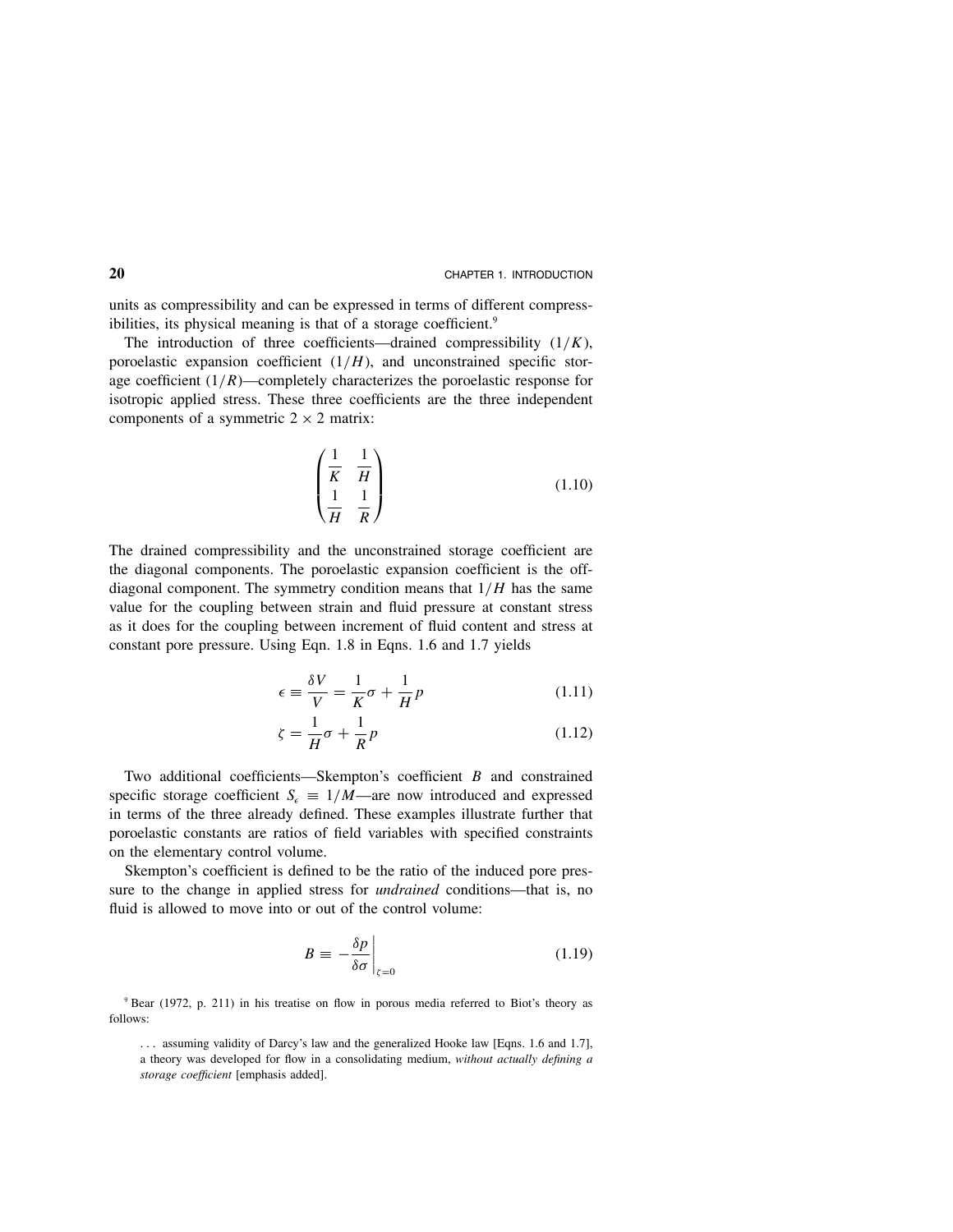A negative sign is included in the definition because the sign convention for stress means that an increase in compressive stress, which induces a pore pressure increase, is a decrease in  $\sigma$ . The subscript equation  $\zeta = 0$ is important because it expresses the undrained condition that no fluid is exchanged with the control volume. Substituting  $\zeta = 0$  into Eqn. 1.12 shows that the induced pore pressure change is proportional to the applied stress:  $δp = -(R/H)δσ$ . Therefore,

$$
B = \frac{R}{H} \tag{1.20}
$$

If compressive stress is applied suddenly to a small volume of saturated porous material surrounded by an impermeable boundary, the induced pore pressure is  $B$  times the applied stress. Skempton's coefficient must lie between zero and one. Skempton's coefficient is a measure of how the applied stress is distributed between the skeletal framework and the fluid. It tends toward one for saturated soils, because the load is supported by the fluid. It tends toward zero for gas-filled pores because the load is supported by the framework.

The constrained specific storage coefficient, or specific storage coefficient at constant strain, is defined by

$$
S_{\epsilon} \equiv \left. \frac{\delta \zeta}{\delta p} \right|_{\epsilon=0} \equiv \frac{1}{M} \tag{1.21}
$$

where  $\epsilon$  is the volumetric strain. The procedure for relating  $S_{\epsilon}$  to the previously defined coefficients is to solve Eqn. 1.11 for  $\sigma$  and substitute it into Eqn. 1.12. The increment of fluid content is then expressed as a function of volumetric strain and pore pressure:

$$
\zeta = \frac{K}{H} \epsilon + \left(\frac{1}{R} - \frac{K}{H^2}\right) p \tag{1.22}
$$

Eqns. 1.21 and 1.22 show that

$$
S_{\epsilon} = S_{\sigma} - \frac{K}{H^2} \tag{1.23}
$$

Thus, the specific storage coefficient at constant strain is smaller than the specific storage coefficient at constant stress due to the constraint that the bulk volume remains constant. A schematic diagram comparing the constrained and unconstrained storage concepts is shown in Figure 1.6.

The ratio  $K/H$  is known as the Biot-Willis coefficient  $\alpha$ :

$$
\alpha \equiv \frac{K}{H} \tag{1.24}
$$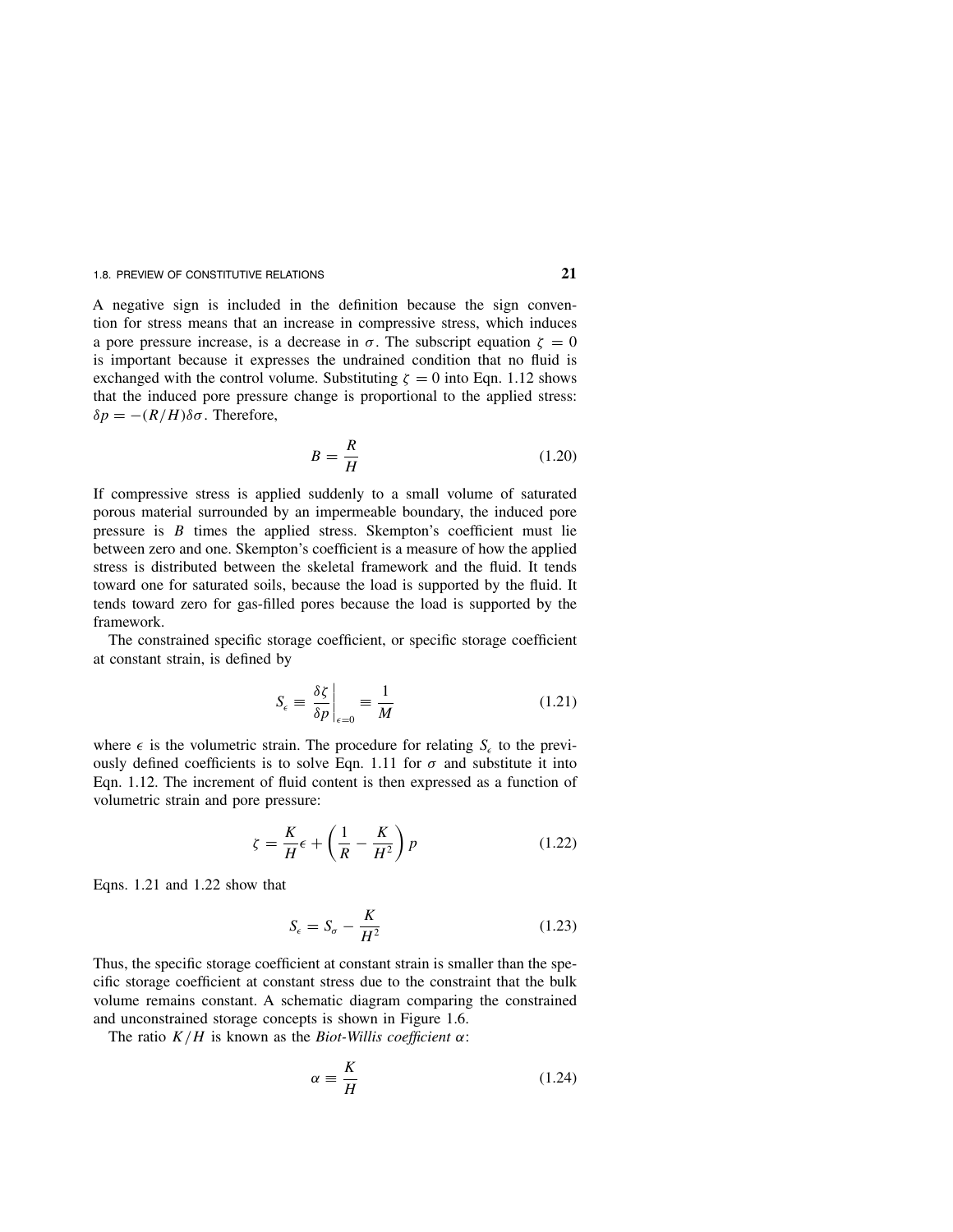

**Figure 1.6:** Constrained versus unconstrained storage. (a) Storage at constant strain is represented by the steel container. When the fluid pressure  $p$  decreases from one to zero, the only water released is from expansion of the water due to its compressibility, as the steel container does not change in volume. (b) Storage at constant stress is represented by the rubber balloon. When the fluid pressure  $p$  decreases from one to zero, the water released is due to both the expansion of the water because of its compressibility and the significant decrease in the volume of the balloon.

Eqn. 1.22 can then be rewritten as

$$
\zeta = \alpha \epsilon + \frac{1}{M} p \tag{1.25}
$$

Therefore,  $\alpha$  is the ratio of volume of fluid that is added to storage divided by the change in bulk volume under the constraint that pore pressure remains constant.

In summary, three material constants—drained bulk modulus, poroelastic expansion coefficient, and unconstrained storage coefficient—characterize completely the linear, poroelastic response to volumetric deformation. Other constants, such as Skempton's coefficient and the constrained storage coefficient, can be derived from the three originally defined constants. A fourth independent constant, the shear modulus or the drained or undrained Poisson's ratio, is required for the complete poroelastic constitutive equations when shear stresses are present. Typical values of poroelastic constants for different rock types are given in Appendix C.

### **1.9 THERMOELASTIC ANALOGY**

A complete mathematical analogy exists between poroelasticity and thermoelasticity (Biot, 1941a, 1956c; Rice and Cleary, 1976; Norris, 1992). Ther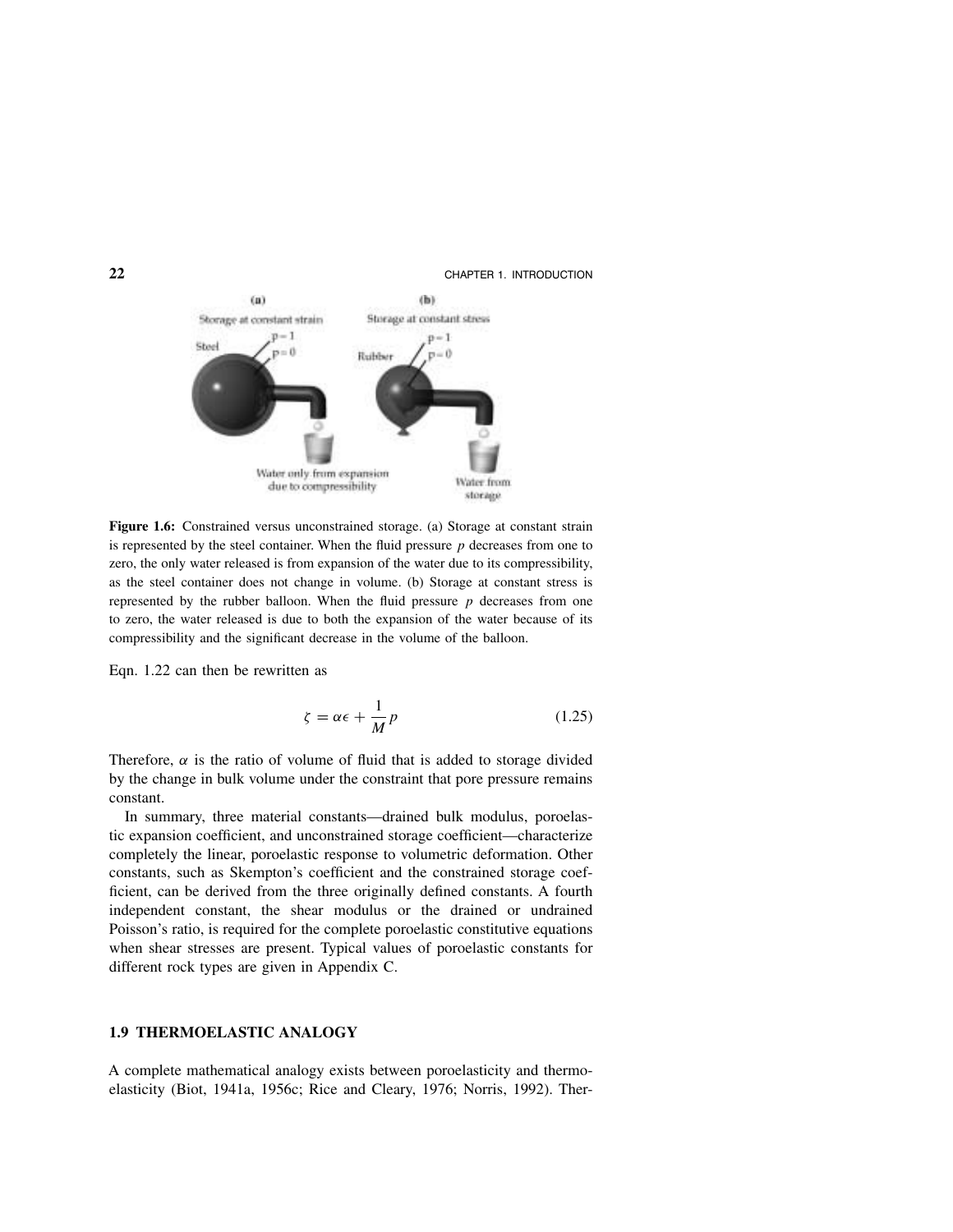moelasticity combines the theory of heat conduction with constitutive equations that couple the stress and temperature fields. Temperature T corresponds to pore pressure, heat conduction corresponds to fluid flow, and entropy corresponds to fluid mass. In the thermoelastic equivalent of Eqn. 1.11, the volumetric strain is a function of mean stress and temperature:

$$
\epsilon = \frac{\delta V}{V} = \frac{1}{K_t} \sigma + \alpha_t T \tag{1.26}
$$

where  $1/K_t$  is the isothermal compressibility and  $\alpha_t$  is the volumetric thermal expansion coefficient [ $\kappa^{-1}$ ]. Identifying  $1/K$ , in Eqn. 1.26 as the isothermal  $(T = 0)$  compressibility is analogous to identifying  $1/K$  in Eqn. 1.11 as the drained ( $p = 0$ ) compressibility. Similarly,  $\alpha<sub>t</sub>$  is the stress-free thermal expansion coefficient, which corresponds to  $1/H$ , the stress-free poroelastic expansion coefficient.

The change in *specific* entropy  $\delta s$  (entropy per unit volume) for small changes from a reference equilibrium state at temperature  $T<sub>o</sub>$  is given by the thermodynamic relationship

$$
\delta s = \frac{h_Q}{T_o} \tag{1.27}
$$

where  $h<sub>o</sub>$  is the quantity of heat added per unit volume. A change of entropy is proportional to heat transferred from storage. The analogue of  $\delta s$ in poroelasticity is the change of fluid mass content  $\delta m_f$ . The analogue of  $h<sub>o</sub>$  in poroelasticity is  $\zeta$ , because  $\zeta$  is a normalized volume of fluid added to or released from the porous material—just as  $h<sub>O</sub>$  is a normalized quantity of heat added to or released from the material. The variable  $m<sub>f</sub>$  is a state variable of a poroelastic system, just as  $s$  is a state variable of a thermoelastic system. On the other hand,  $\zeta$  and  $h<sub>O</sub>$  are not state variables because they are quantities that exist only when a change takes place within the system.

Biot (1956c) expressed the second thermoelastic constitutive equation as

$$
\delta s = \alpha_t K_t \delta \epsilon + \frac{c_V}{T_o} T \tag{1.28}
$$

where  $c_V$  is the specific heat at constant volume. Substituting Eqn. 1.27 into Eqn. 1.28 gives

$$
h_Q = T_o \alpha_t K_t \epsilon + c_V T \tag{1.29}
$$

Eqn. 1.29 can be compared with its poroelastic counterpart (Eqn. 1.25). The storage coefficient at constant strain,  $S_{\epsilon}$ , is analogous to specific heat capacity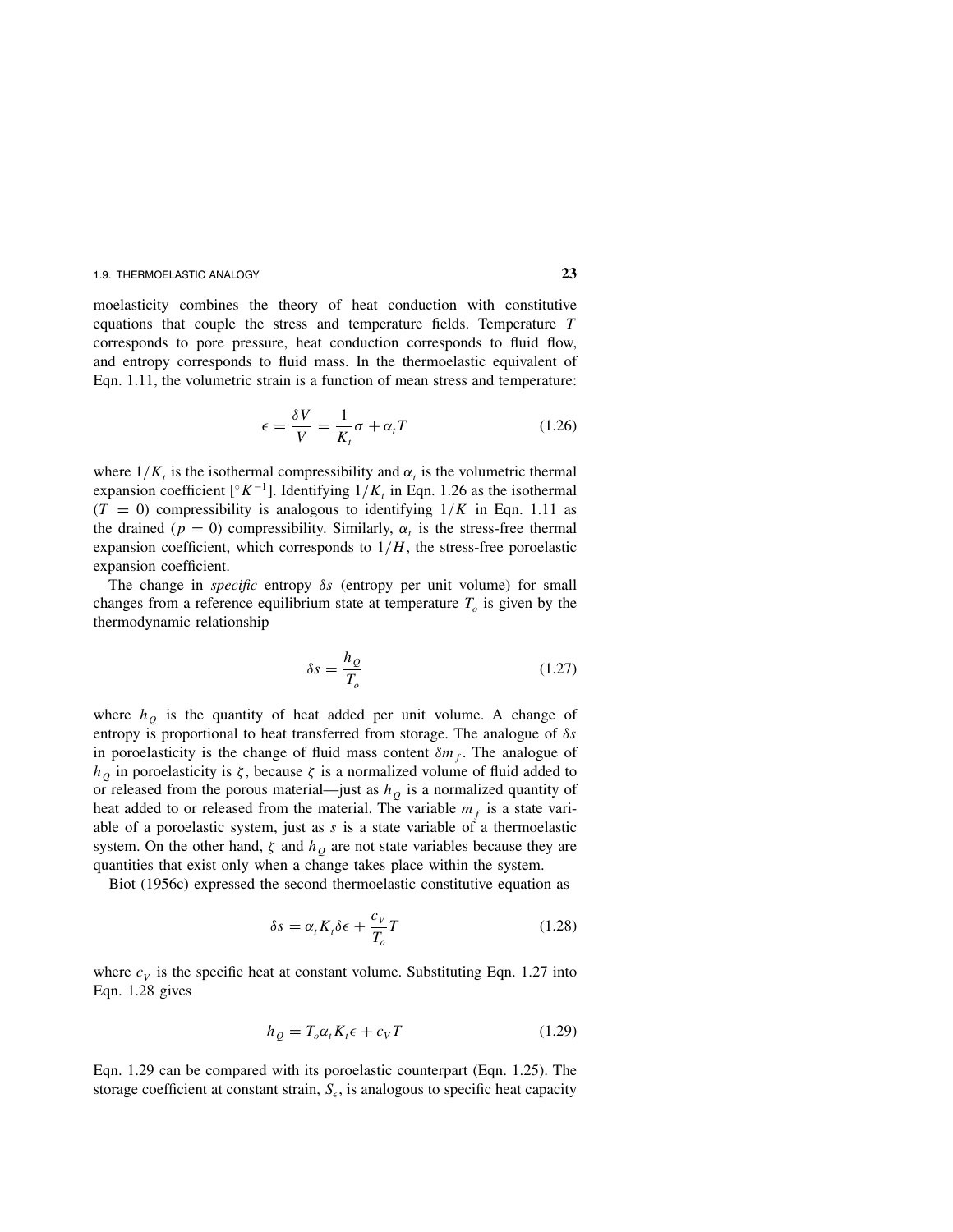at constant volume,  $c_V$ . Isothermal conditions ( $T = 0$ ) in thermoelasticity are analogous to drained conditions ( $p = 0$ ) in poroelasticity. Isentropic conditions ( $\delta s = 0$ ) and adiabatic conditions ( $h<sub>O</sub> = 0$ ) are equivalent by Eqn. 1.27, and hence both isentropic and adiabatic conditions are equivalent to undrained conditions ( $\delta m_f = \zeta = 0$ ) in poroelasticity.

To summarize, a one-to-one analogy has been established for the linear constitutive equations of poroelasticity and thermoelasticity. The thermal analogue to stress-free poroelastic strain induced by pore pressure changes (cf. Eqn. 1.11) is stress-free thermal strain induced by temperature changes. Thus, the volumetric thermal expansion corresponds to  $1/H$  in Eqn. 1.11. The other coupling coefficient is the specific heat, which is the amount of heat required to change the temperature of the body, defined either for constant volume or constant entropy (adiabatic) conditions. Constant temperature (isothermal) and insulated (adiabatic) boundary conditions correspond to constant pore pressure (drained) and no-flow (undrained) boundary conditions, respectively, in the poroelastic case.

The completion of the analogy between poroelasticity and thermoelasticity requires a consideration of time-dependent transport. The mathematical form of Fourier's law for heat transport in response to temperature gradients is identical to Darcy's law for groundwater flow in response to pressure gradients. Heat conduction and groundwater flow are both thermodynamically irreversible processes. However, they are assumed to occur slowly enough that the system passes through a continuous sequence of equilibrium states.

The thermoelasticity literature (e.g., Boley and Weiner, 1985) is a valuable resource for poroelasticity because it can reinforce concepts of analogous poroelastic behavior and also allow some solutions to be transferred directly. For example, the opening paragraph of Nowacki's (1986) treatise on thermoelasticity is a good statement of the basic coupling between deformation and temperature:

A deformation of a body is inseparably connected with a change of its heat content and therefore with a change of the temperature distribution in the body. A deformation of a body which varies in time leads to temperature changes, and conversely. The internal energy of the body depends on both the temperature and the deformation. The science which deals with the investigation of the above coupled processes, is called thermoelasticity.

Biot's increment of fluid content is parallel to the term change of heat content used in thermoelasticity. In thermoelasticity, temperature changes produce thermal stresses, but stress changes do not significantly alter the temperature field in most materials. A similar uncoupling approximation exists in poroelasticity, in which the pore pressure field is calculated independently. Nowacki distinguishes between thermoelasticity and the theory of thermal